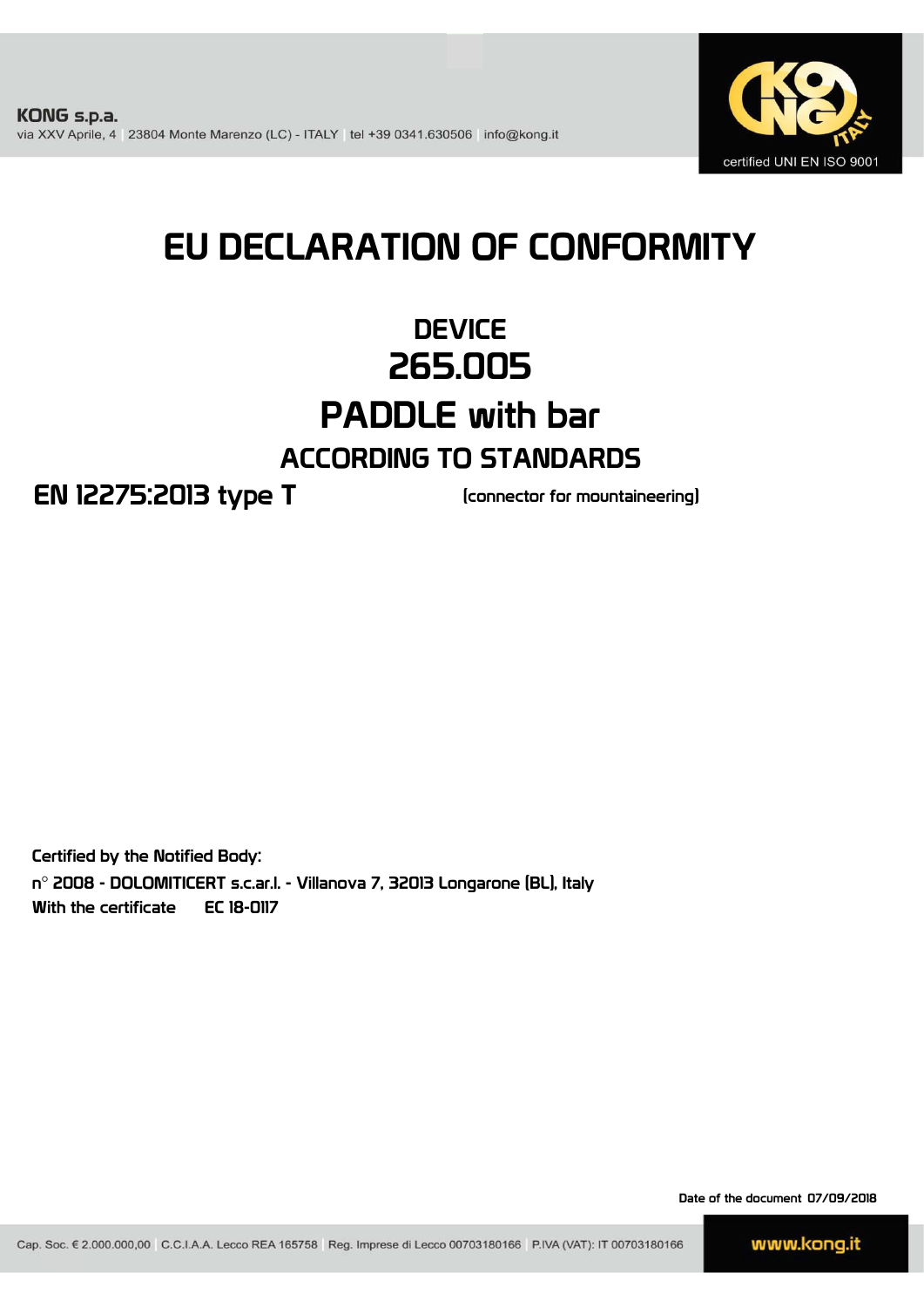

Italiano

# **Dichiarazione di Conformità UE**

La presente Dichiarazione di Conformità è rilasciata sotto l'esclusiva responsabilità del fabbricante:

### **KONG S.p.A. – Via XXV Aprile, 4 – 23804 Monte Marenzo LC – Italia**

Il Dispositivo di Protezione Individuale (DPI)

#### **265.005 PADDLE with bar**

oggetto della dichiarazione è conforme al Regolamento (UE) 2016/425 e alle normative di armonizzazione dell'Unione Europea:

EN 12275:2013 type T

(connector for mountaineering)

L'organismo notificato n° 2008 - DOLOMITICERT s.c.ar.l. - Villanova 7, 32013 Longarone (BL), Italy

ha svolto l'esame UE del tipo (modulo B) e ha rilasciato il certificato di esame UE del tipo:

EC 18-0117

Il DPI è oggetto della procedura di valutazione delle conformità al tipo basata sulla garanzia di qualità del processo di produzione (modulo D) sotto la sorveglianza dell'organismo notificato n. 0426 Italcert (Viale Sarca 336, 20126 Milano (MI), Italy).

> **KONG S.p.A. Il Presidente**

Monte Marenzo, 07/09/2018<br>
Monte Marenzo, 07/09/2018<br>
Marco Bonaiti 1999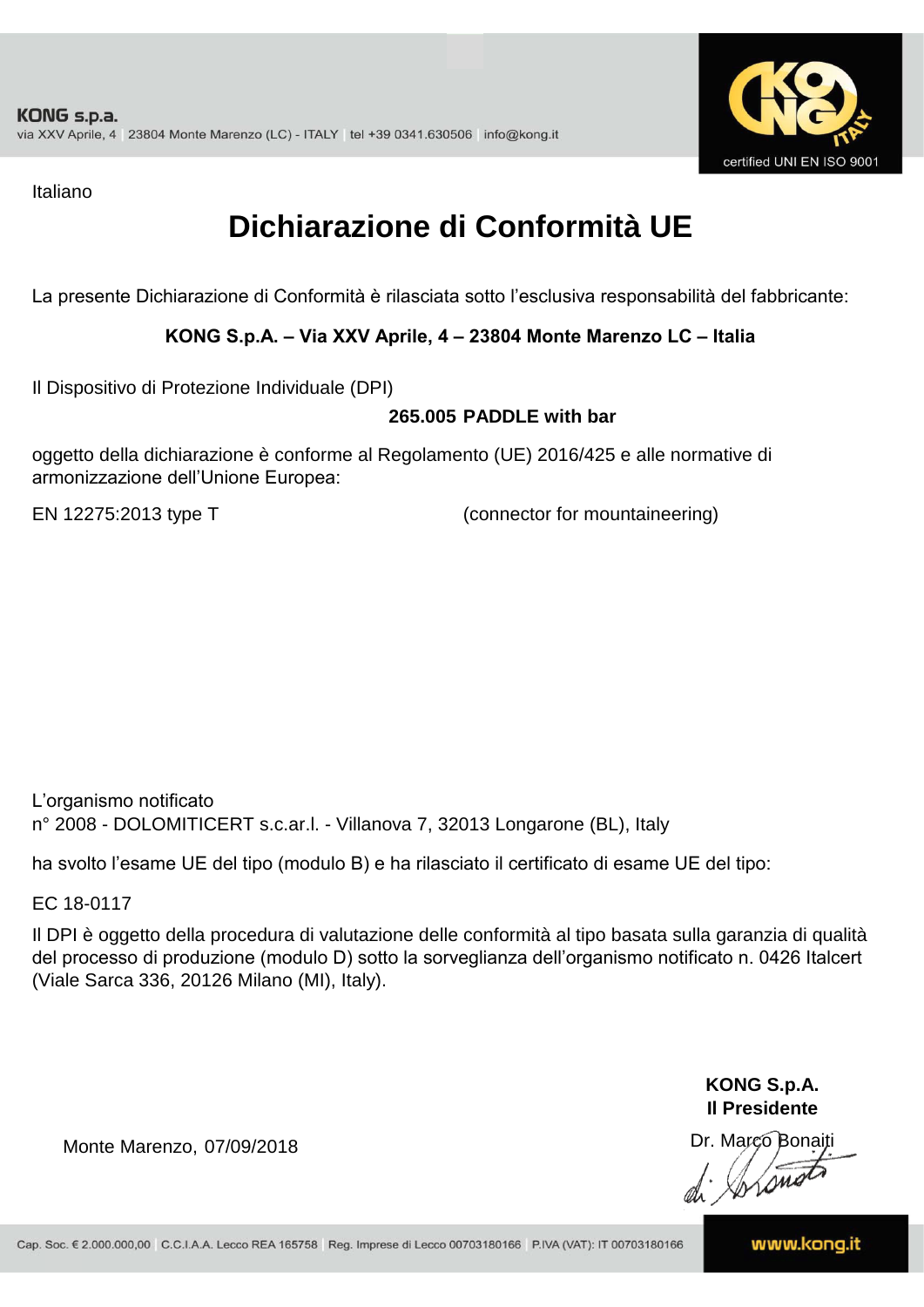

English

## **EU Declaration of Conformity**

This Declaration of Conformity is issued under the exclusive responsibility of the manufacturer:

### **KONG S.p.A. – Via XXV Aprile, 4 – 23804 Monte Marenzo LC – Italia**

The Personal Protective Equipment (PPE)

#### **265.005 PADDLE with bar**

subject to the declaration complies with Regulation (EU) 2016/425 and with European Union harmonisation standards:

EN 12275:2013 type T (connector for mountaineering)

The notified body n° 2008 - DOLOMITICERT s.c.ar.l. - Villanova 7, 32013 Longarone (BL), Italy Has performed the EU examination for the type (module B), and has issued an EU examination certificate for the type:

EC 18-0117

The PPE is subject to the type conformity assessment procedure, based on the quality assurance of the production process (module D), under surveillance by the notified body n° 0426 Italcert (Viale Sarca 336, 20126 Milano (MI), Italy).

> **KONG S.p.A. The president**

Dr. Marco Bonaiti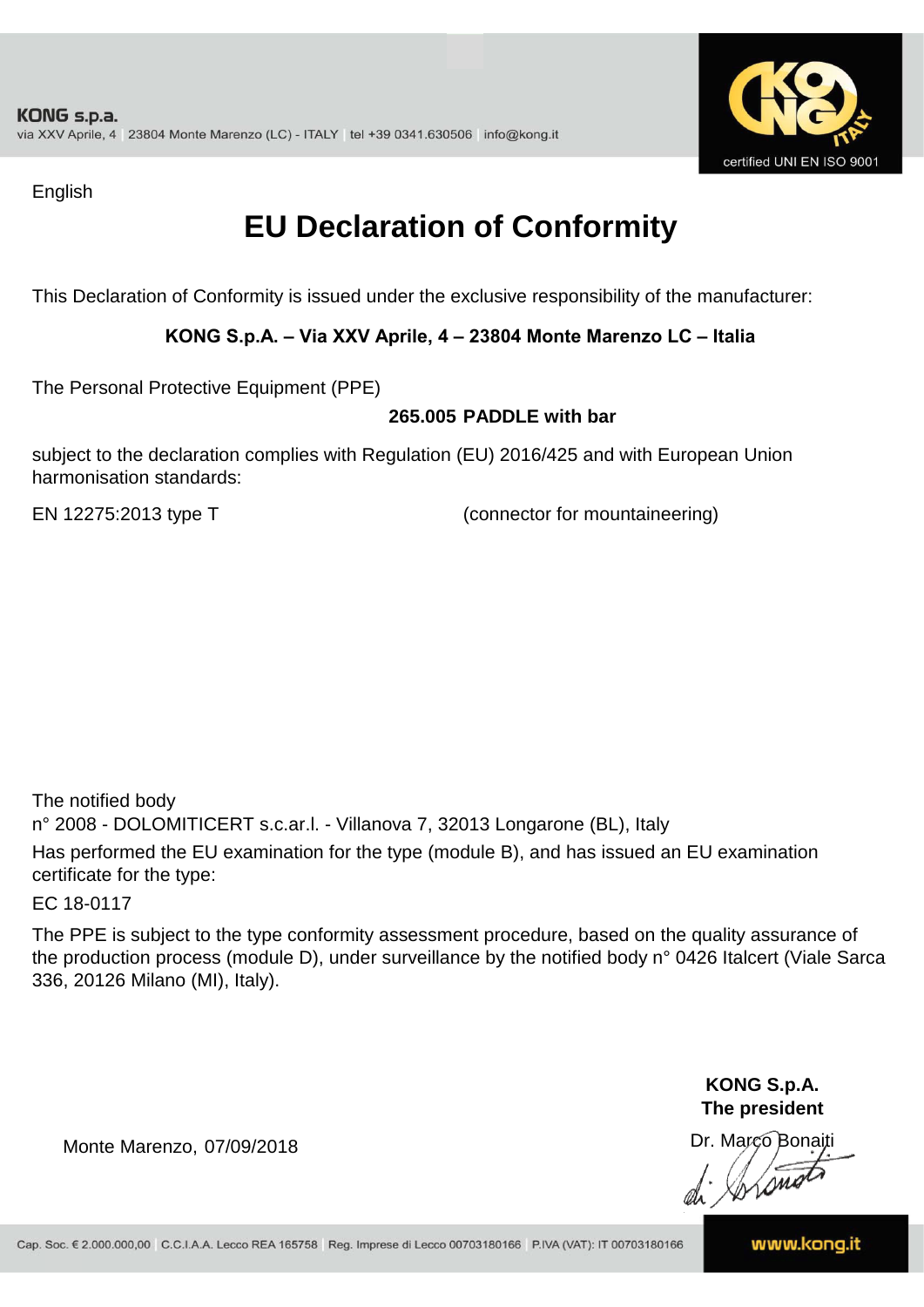

Français

## **Déclaration de conformité UE**

La présente Déclaration de Conformité est délivrée sous la responsabilité exclusive du Fabricant:

### **KONG S.p.A. – Via XXV Aprile, 4 – 23804 Monte Marenzo LC – Italia**

L'Équipement de Protection Individuelle (EPI)

#### **265.005 PADDLE with bar**

objet de la déclaration est conforme au Règlement (UE) 2016/425 et aux normes d'harmonisation de l'Union Européenne:

EN 12275:2013 type T (connector for mountaineering)

L'organisme notifié n° 2008 - DOLOMITICERT s.c.ar.l. - Villanova 7, 32013 Longarone (BL), Italy

a effectué l'examen UE de type (module B) et a délivré le certificat d'examen UE de type:

EC 18-0117

L'EPI est soumis à la procédure d'évaluation de conformité au type sur la base de l'assurance de la qualité du mode de production (module D) sous la supervision de l'organisme notifié n° 0426 Italcert (Viale Sarca 336, 20126 Milano (MI), Italy).

> **KONG S.p.A. Le Président**

Dr. Marco Bonaiti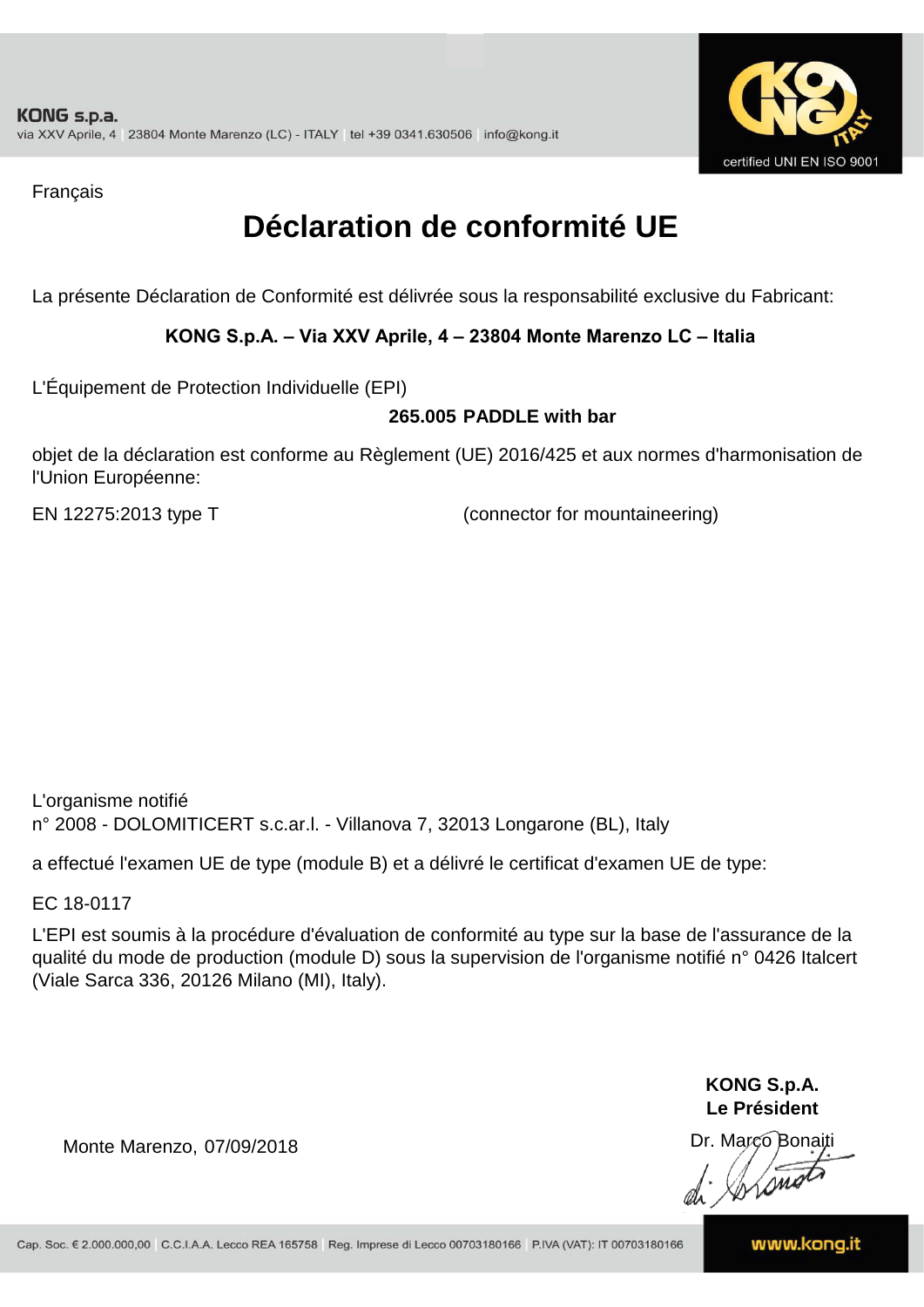

Deutsch

### **EU-Konformitätserklärung**

Die vorliegende Konformitätserklärung wird unter der alleinigen Verantwortung des Herstellers ausgestellt:

### **KONG S.p.A. – Via XXV Aprile, 4 – 23804 Monte Marenzo LC – Italia**

Die persönliche Schutzausrüstung (PSA)

### **265.005 PADDLE with bar**

Gegenstand dieser Erklärung, entspricht der EU-Verordnung 2016/425 sowie den harmonisierten Normen der Europäischen Union:

EN 12275:2013 type T (connector for mountaineering)

n° 2008 - DOLOMITICERT s.c.ar.l. - Villanova 7, 32013 Longarone (BL), Italy hat die EU-Baumusterprüfung (Modul B) durchgeführt und die EU-Baumusterprüfbescheinigung ausgestellt: Die benannte Stelle

EC 18-0117

Die PSA ist Gegenstand der Konformitätsbewertung anhand der Baumusterprüfung auf der Grundlage einer Qualitätssicherung des Produktionsprozesses (Modul D) unter der Überwachung durch die benannte Stelle Nr. 0426 Italcert (Viale Sarca 336, 20126 Milano (MI), Italy).

> **KONG S.p.A. Der Vorsitzende**

Dr. Marco Bonaiti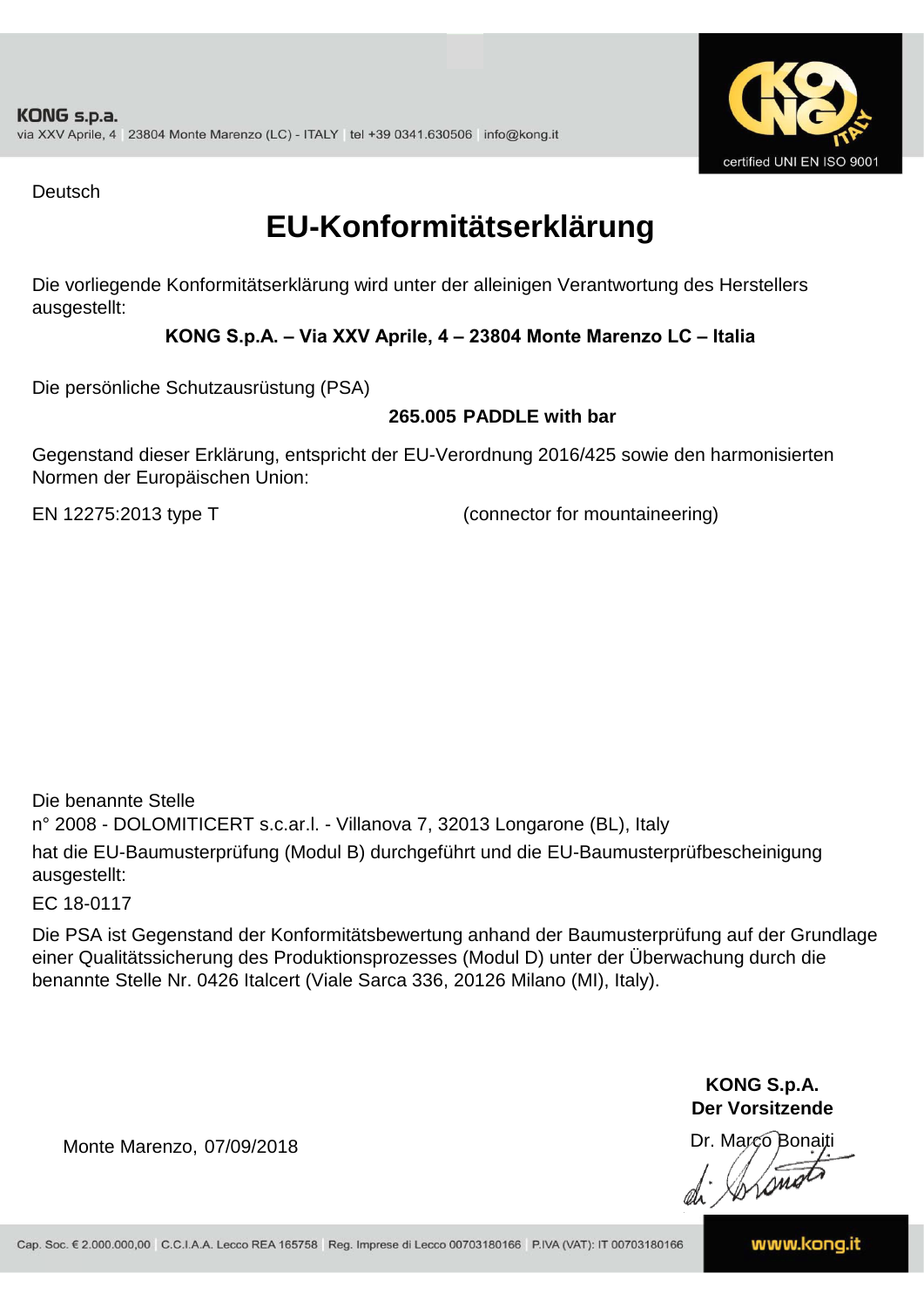

Español

## **Declaración de conformidad UE**

La presente Declaración de Conformidad se expide bajo la exclusiva responsabilidad del fabricante:

### **KONG S.p.A. – Via XXV Aprile, 4 – 23804 Monte Marenzo LC – Italia**

El Equipo de Protección individual (EPI)

#### **265.005 PADDLE with bar**

objeto de la declaración se ajusta al Reglamento (UE) 2016/425 y a las normativas de armonización de la Unión Europea:

EN 12275:2013 type T

(connector for mountaineering)

El organismo notificado n° 2008 - DOLOMITICERT s.c.ar.l. - Villanova 7, 32013 Longarone (BL), Italy

ha realizado el examen UE de tipo (módulo B) y ha expedido el certificado de examen UE de tipo:

EC 18-0117

El EPI es objeto del procedimiento de evaluación de la conformidad con el tipo basada en el aseguramiento de la calidad del proceso de producción (módulo D) bajo la supervisión del organismo notificado nº 0426 Italcert (Viale Sarca 336, 20126 Milano (MI), Italy).

> **KONG S.p.A. El Presidente**

Dr. Marco Bonaiti di Aromor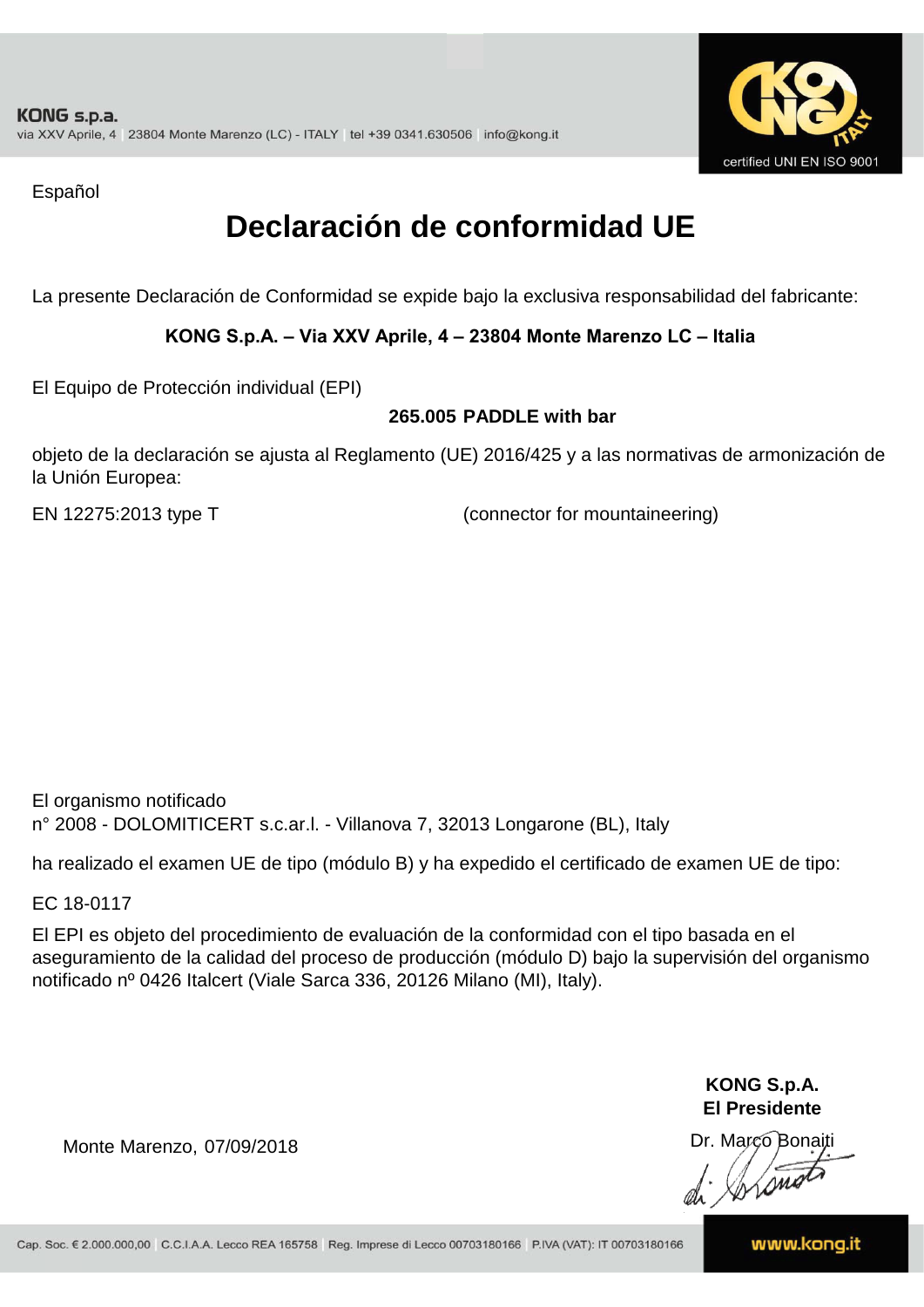

русский

### **Декларация соответствия ЕС**

Настоящая Декларация соответствия выдана под исключительную ответственность производителя:

**KONG S.p.A. – Via XXV Aprile, 4 – 23804 Monte Marenzo LC – Italia**

Средство индивидуальной защиты (СИЗ)

### **265.005 PADDLE with bar**

предмет декларации соответствует Регламенту (ЕС) 2016/425 и гармонизированным стандартам Европейского Союза:

EN 12275:2013 type T (connector for mountaineering)

Уполномоченный орган

n° 2008 - DOLOMITICERT s.c.ar.l. - Villanova 7, 32013 Longarone (BL), Italy провел испытание типового образца на соответствие требованиям ЕС (модуль B) и выдал сертификат испытаний типового образца на соответствие требованиям ЕС:

EC 18-0117

СИЗ является предметом процедуры оценки соответствия типовому образцу, основанной на обеспечении качества производственного процесса (модуль D) под наблюдением уполномоченного органа № 0426 — органа сертификации Italcert (Viale Sarca 336, 20126 Milano (MI), Italy).

> **KONG S.p.A. Президент**

Dr. Marco Bonaiti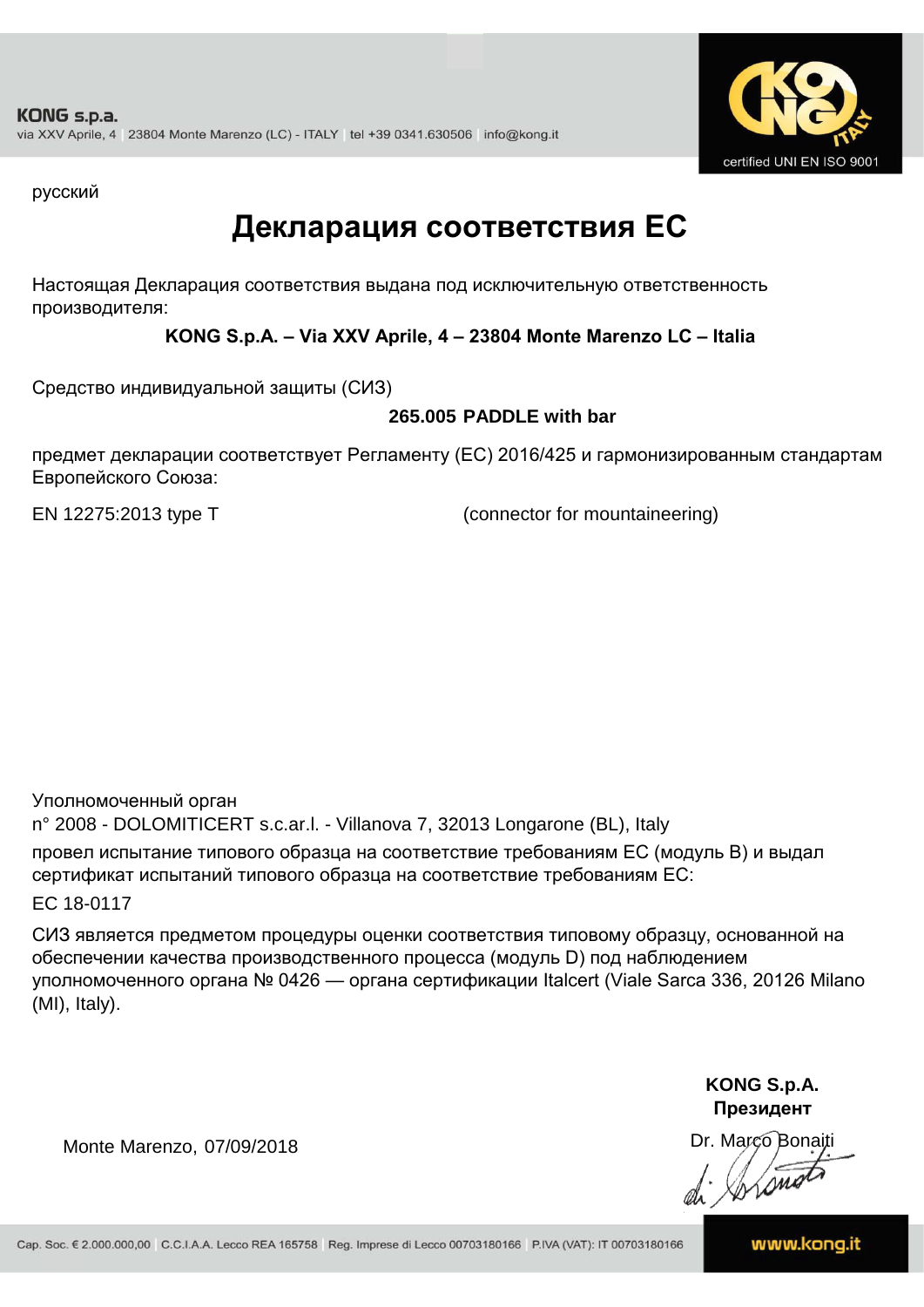

#### 中文

# **EU**符合性声明

本"符合性声明"由以下制造商全权负责发布:

#### **KONG S.p.A. – Via XXV Aprile, 4 – 23804 Monte Marenzo LC – Italia**

个人保护装备(PPE)

#### **265.005 PADDLE with bar**

本声明的目标符合法规(EU) 2016/425和欧盟统一标准的规定:

EN 12275:2013 type T (connector for mountaineering)

欧盟公告机构 n° 2008 - DOLOMITICERT s.c.ar.l. - Villanova 7, 32013 Longarone (BL), Italy

进行了欧盟型式检验(模式B) 并颁发了欧盟型式检验证书:

EC 18-0117

PPE (个人保护装备) 在0426号公告机构Italcert (Viale Sarca 336, 20126 Milano (MI), Italy)的监督下, 在生产过程质量保证 ( 模式D) 的基础上进行合格评定程序。

> **KONG S.p.A. 总裁**

Dr. Marco Bonaiti di Stonot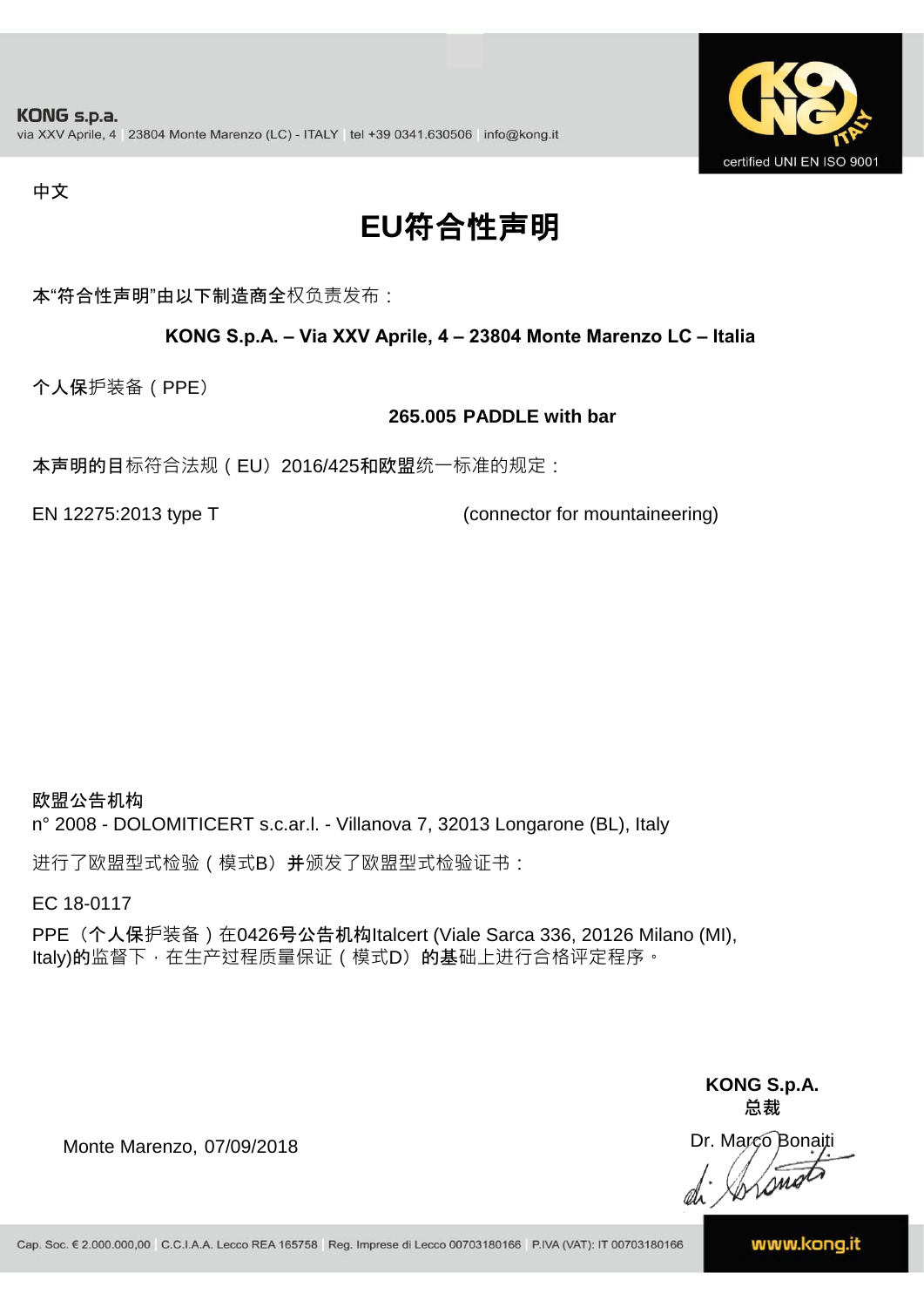

българск

### **Декларация за съответствие EU**

Настоящата Декларация за съответствие се издава под изключителната отговорност на производителя:

**KONG S.p.A. – Via XXV Aprile, 4 – 23804 Monte Marenzo LC – Italia**

Личното предпазно средство (ЛПС)

### **265.005 PADDLE with bar**

предмет на настоящата декларация е в съответствие с Регламент (ЕU) 2016/425 и хармонизираните стандарти на Европейския съюз:

EN 12275:2013 type T (connector for mountaineering)

Нотифицираният организъм

n° 2008 - DOLOMITICERT s.c.ar.l. - Villanova 7, 32013 Longarone (BL), Italy

е провел изпитване EU за типово одобрение (формуляр "B") и е издал сертификат за типово одобрение ЕU:

EC 18-0117

Личното предпазно средство (ЛПС) е предмет на процедура за оценка на съответствието, основаваща се на гаранция на качеството на производствения процес (формуляр "D") под наблюдението на нотифицирания организъм № 0426 Italcert (Viale Sarca 336, 20126 Milano (MI), Italy).

> **KONG S.p.A. Председател**

Dr. Marco Bonaiti

Monte Marenzo, 07/09/2018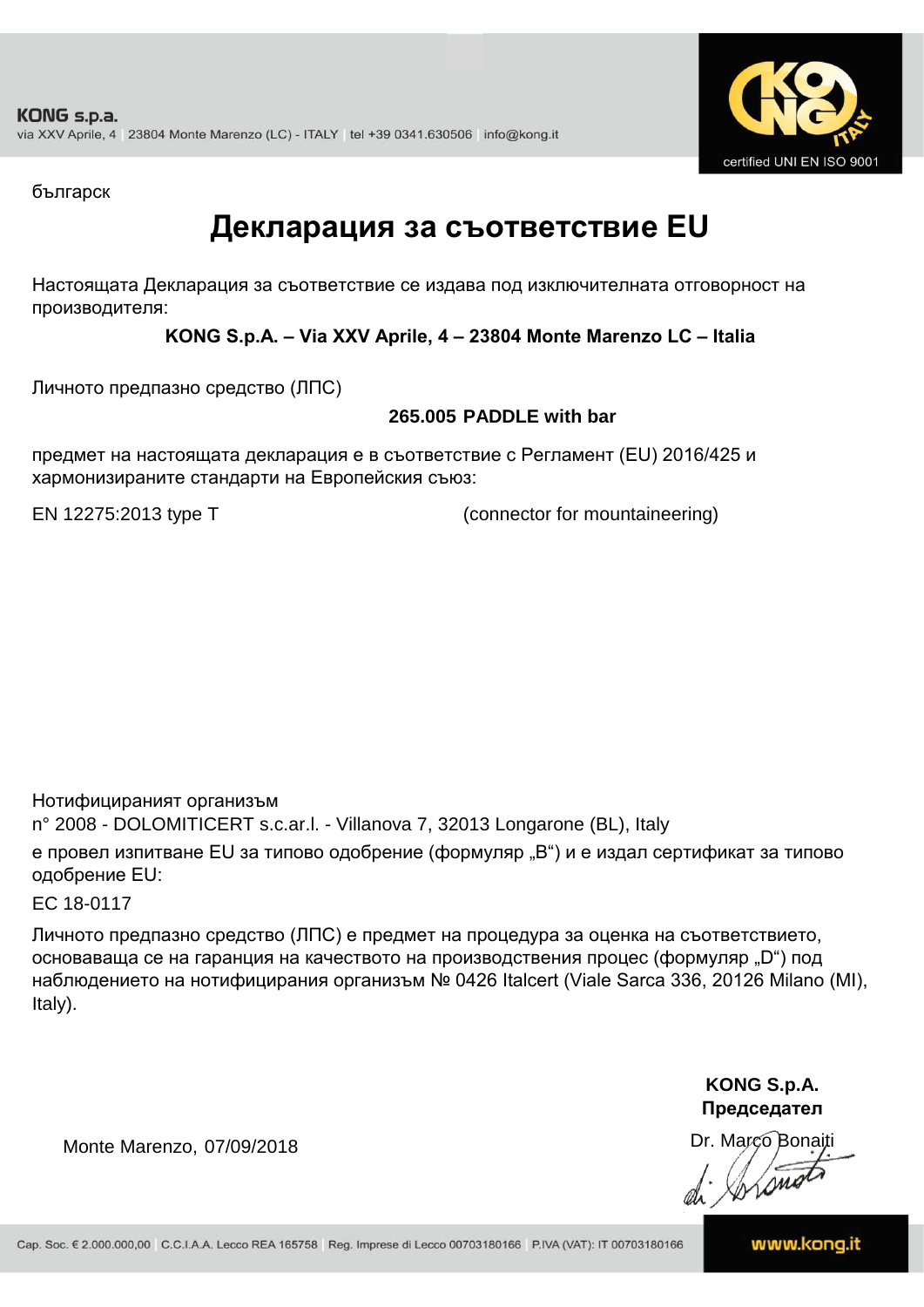

čeština

# **UE prohlášení o shodě**

Toto prohlášení o shodě je učiněno na výhradní zodpovědnost výrobce:

### **KONG S.p.A. – Via XXV Aprile, 4 – 23804 Monte Marenzo LC – Italia**

Osobní ochranný prostředek (OOP)

### **265.005 PADDLE with bar**

který je předmětem prohlášení, splňuje požadavky nařízení (EU) 2016/425 a harmonizačních právních předpisů Evropské unie:

EN 12275:2013 type T (connector for mountaineering)

Oznámený subjekt n° 2008 - DOLOMITICERT s.c.ar.l. - Villanova 7, 32013 Longarone (BL), Italy

provedl UE přezkoušení typu (modul B) a vydal certifikát UE přezkoušení typu:

EC 18-0117

OOP podléhá postupu posouzení shody s typem založené na zajištění jakosti výrobního procesu (modul D) pod dohledem oznámeného subjektu č. 0426 Italcert (Viale Sarca 336, 20126 Milano (MI), Italy).

> **KONG S.p.A. Předseda**

Dr. Marco Bonaiti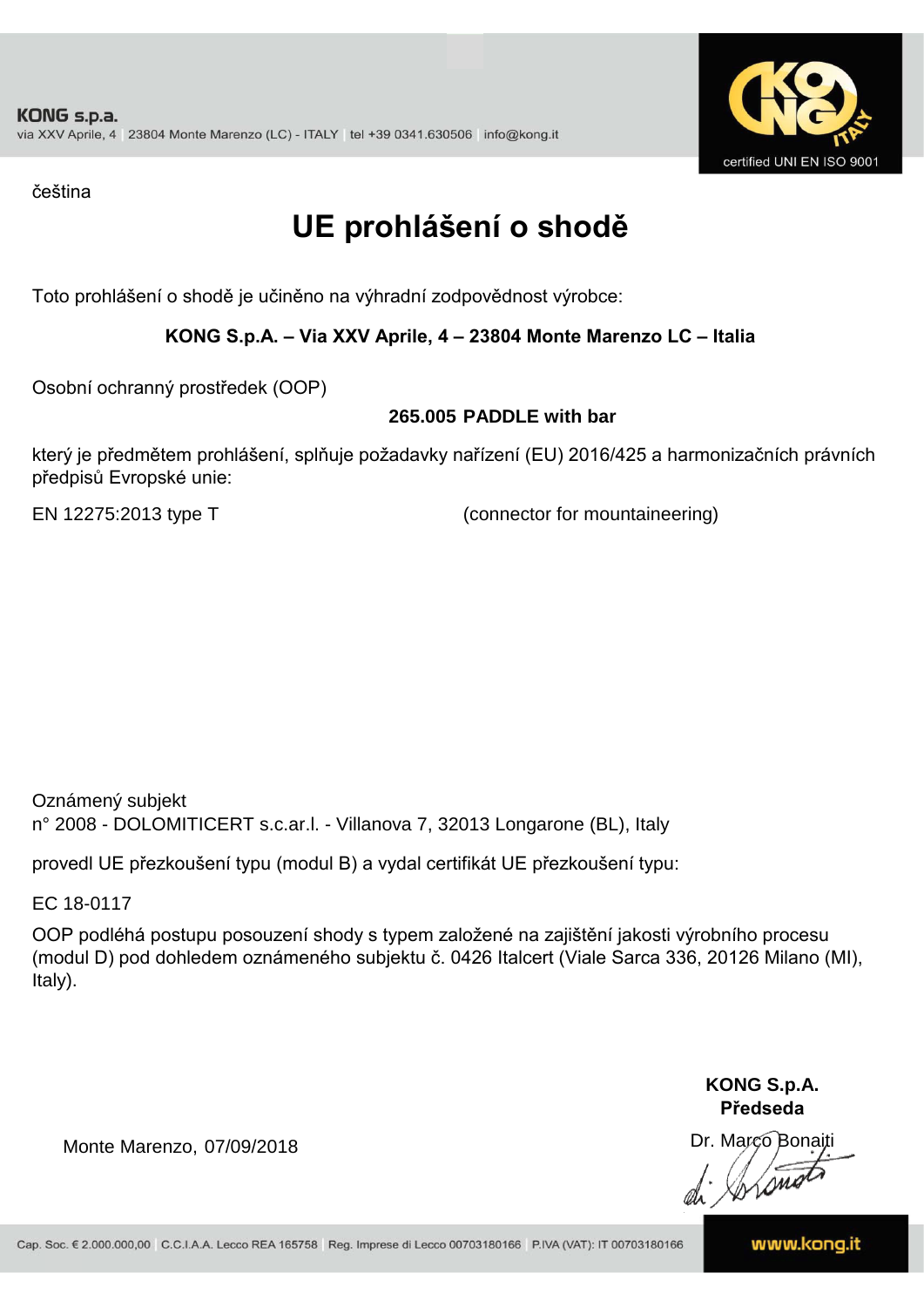

Hrvatski

# **EU Izjava o sukladnosti**

Ova se izjava o sukladnosti izdaje pod isključivom odgovornošću proizvođača:

**KONG S.p.A. – Via XXV Aprile, 4 – 23804 Monte Marenzo LC – Italia**

Osobna zaštitna oprema (OZO)

### **265.005 PADDLE with bar**

Predmet izjave u skladu je s Uredbom (EU) 2016/425 i sa zakonodavstvom Unije o usklađivanju:

EN 12275:2013 type T (connector for mountaineering)

Prijavljeno tijelo n° 2008 - DOLOMITICERT s.c.ar.l. - Villanova 7, 32013 Longarone (BL), Italy

obavilo je EU ispitivanje tipa (modul B) i izdalo potvrdu o EU ispitivanju tipa:

EC 18-0117

OZO je predmet postupka ocjenjivanja sukladnosti s tipom na temelju osiguranja kvalitete proizvodnog postupka (modul D) pod nadzorom prijavljenog tijela br. 0426 Italcert (Viale Sarca 336, 20126 Milano (MI), Italy).

> **KONG S.p.A. Direktor**

Dr. Marco Bonaiti

Monte Marenzo, 07/09/2018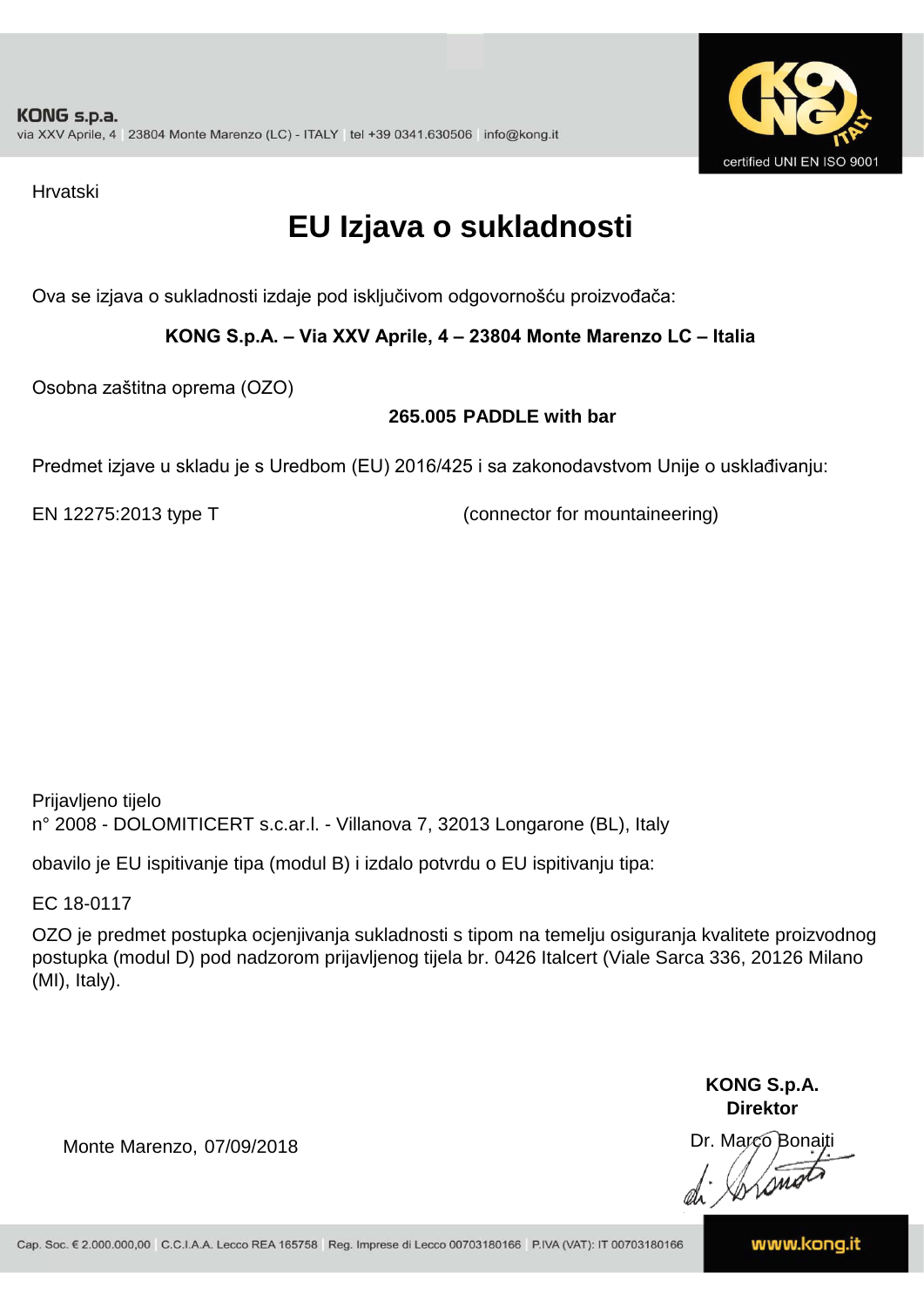

Dansk

### **EU-overensstemmelseserklæring**

Denne overensstemmelseserklæring udstedes på fabrikantens ansvar:

### **KONG S.p.A. – Via XXV Aprile, 4 – 23804 Monte Marenzo LC – Italia**

Det personlige værnemiddel (PPE - PV'er)

#### **265.005 PADDLE with bar**

anført i erklæringen er i overensstemmelse med forordning (EU) nr. 2016/425 og med EUharmoniseringslovgivningen:

EN 12275:2013 type T (connector for mountaineering)

Det bemyndigede organ n° 2008 - DOLOMITICERT s.c.ar.l. - Villanova 7, 32013 Longarone (BL), Italy

har foretaget en EU-typeafprøvning (Modul B) og har udstedt EU-typeafprøvningsattest:

EC 18-0117

Det personlige værnemiddel er genstand for proceduren for typeoverensstemmelse på grundlag af kvalitetssikring af fremstillingsprocessen (modul D) under tilsyn fra det bemyndigede organ nr. 0426 Italcert (Viale Sarca 336, 20126 Milano (MI), Italy).

> **KONG S.p.A. Formand**

Dr. Marco Bonaiti

Monte Marenzo, 07/09/2018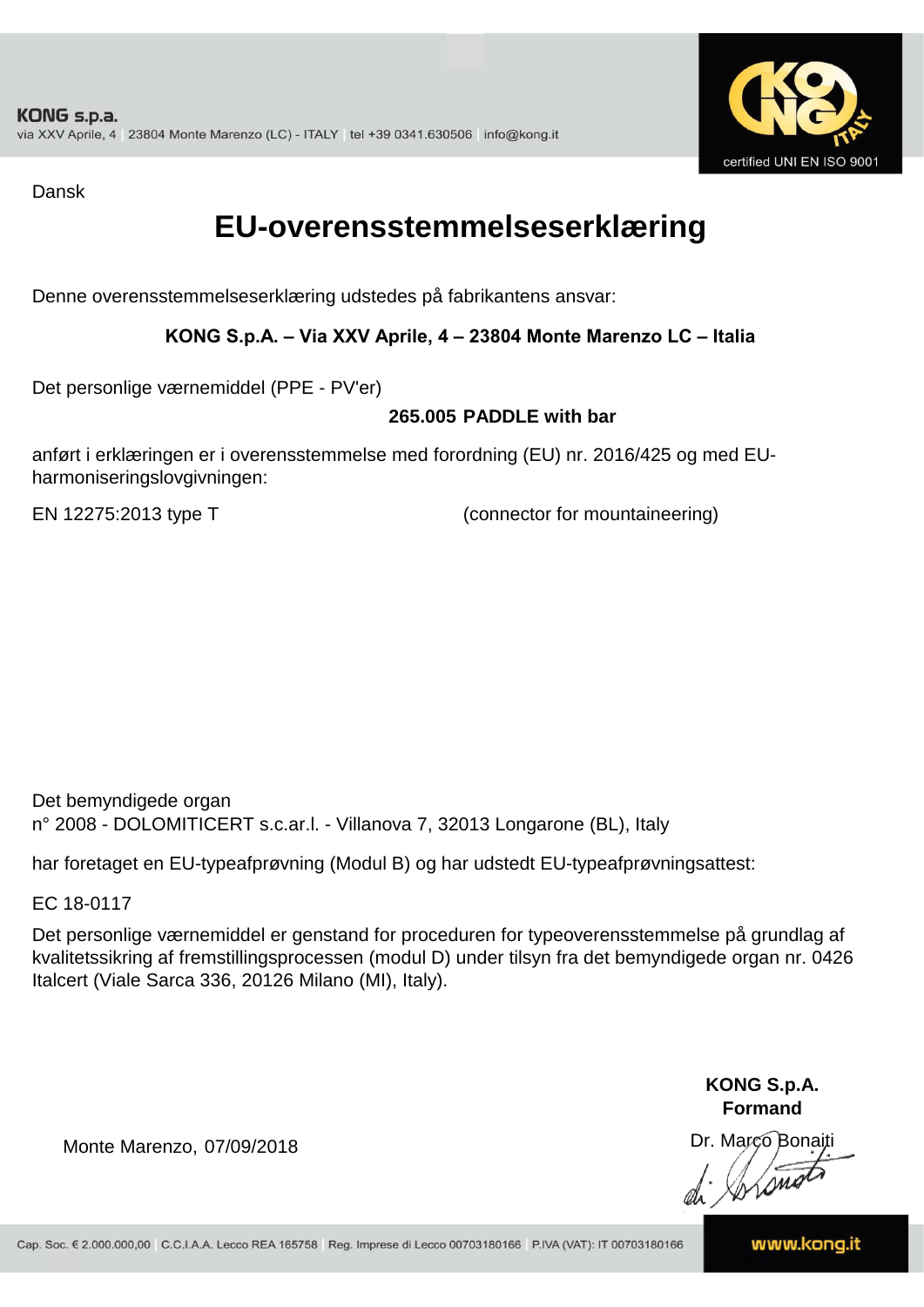

**Nederlands** 

### **EU-conformiteitsverklaring**

Deze conformiteitsverklaring wordt verstrekt op eigen verantwoording van de fabrikant:

### **KONG S.p.A. – Via XXV Aprile, 4 – 23804 Monte Marenzo LC – Italia**

Het persoonlijk beschermingsmiddel (PBM)

#### **265.005 PADDLE with bar**

voorwerp van deze verklaring, voldoet aan de Verordening (EU) 2016/425 en de harmonisatiewetgeving van de Europese Unie:

EN 12275:2013 type T (connector for mountaineering)

De aangemelde instantie n° 2008 - DOLOMITICERT s.c.ar.l. - Villanova 7, 32013 Longarone (BL), Italy

heeft het EU-typeonderzoek (module B) verricht en het certificaat van EU-typeonderzoek afgegeven:

EC 18-0117

Het PBM is onderworpen aan de conformiteitsbeoordelingsprocedure met het type op basis van kwaliteitsborging van het productieproces (module D) onder toezicht van de aangemelde instantie Italcert nr. 0426 (Viale Sarca 336, 20126 Milano (MI), Italy).

> **KONG S.p.A. De voorzitter**

Dr. Marco Bonaiti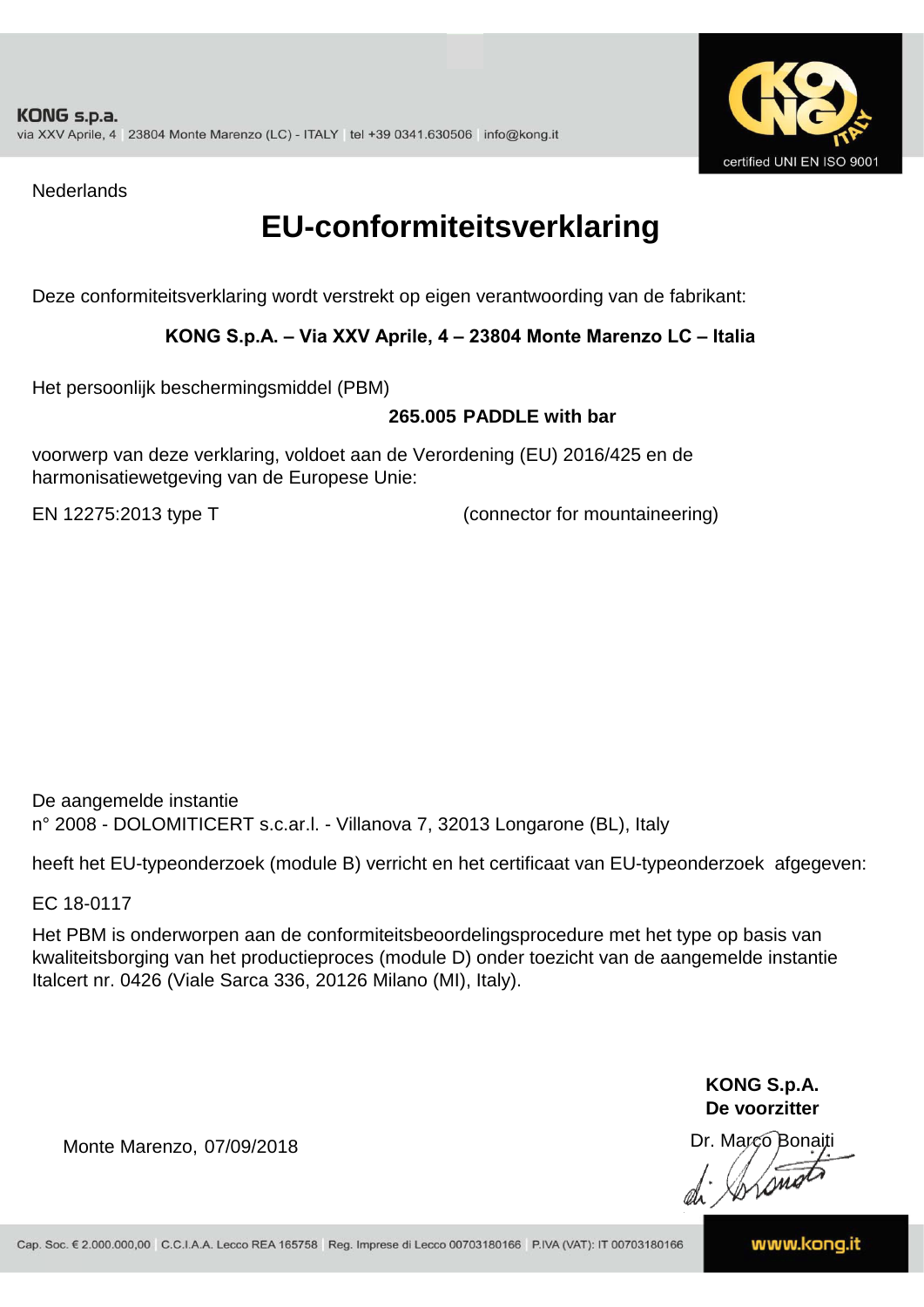

Eesti

### **EL-i vastavusdeklaratsioon**

See vastavusdeklaratsioon on välja antud järgmise tootja ainuvastutusel:

### **KONG S.p.A. – Via XXV Aprile, 4 – 23804 Monte Marenzo LC – Italia**

Isikukaitsevahend

#### **265.005 PADDLE with bar**

vastavusdeklaratsiooniga hõlmatud isikukaitsevahend vastab määrusele (EL) 2016/425 ja Euroopa Liidu ühtlustamisõigusaktidele:

EN 12275:2013 type T (connector for mountaineering)

Teavitatud asutus n° 2008 - DOLOMITICERT s.c.ar.l. - Villanova 7, 32013 Longarone (BL), Italy

on teinud tüübihindamise (moodul B) ja väljastanud tüübihindamissertifikaadi:

EC 18-0117

Isikukaitsevahendile kohaldatakse tootmiskvaliteedi tagamisel põhinevat tüübivastavuse hindamise menetlust (moodul B) teavitatud asutuse 0426 Italcert (Viale Sarca 336, 20126 Milano (MI), Italy) järelevalve all.

> **KONG S.p.A. Esimees**

Dr. Marco Bonaiti di Stono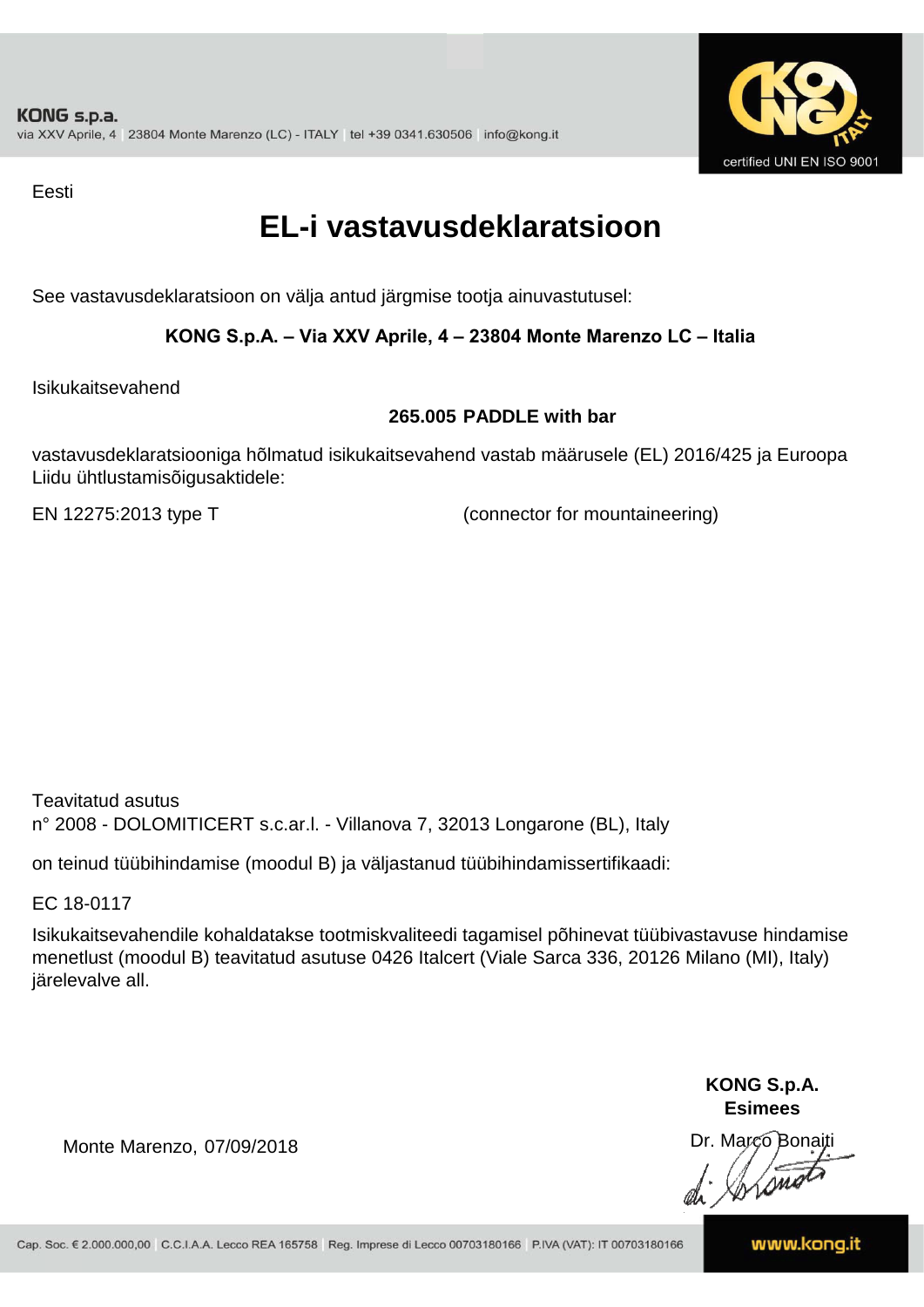

Suomi

### **EU-vaatimustenmukaisuusvakuutus**

Tämä vaatimustenmukaisuusvakuutus on annettu valmistajan yksinomaisella vastuulla:

**KONG S.p.A. – Via XXV Aprile, 4 – 23804 Monte Marenzo LC – Italia**

Vakuutuksen kohteena oleva henkilönsuojain

### **265.005 PADDLE with bar**

on neuvoston asetuksen (EU) N:o 2016/425 ja unionin yhdenmukaistamislainsäädännön mukainen:

EN 12275:2013 type T (connector for mountaineering)

Ilmoitettu laitos n° 2008 - DOLOMITICERT s.c.ar.l. - Villanova 7, 32013 Longarone (BL), Italy

suoritti EU-tyyppitarkastuksen (moduuli B) ja antoi EU-tyyppitarkastustodistuksen:

EC 18-0117

Henkilönsuojaimeen sovelletaan tuotantoprosessin laadunvarmistukseen perustuvaa tyypinmukaisuutta (moduuli D) ilmoitetun laitoksen Italcert (Viale Sarca 336, 20126 Milano (MI), Italy) numero 0426 valvonnassa.

> **KONG S.p.A. Presidentti**

Dr. Marco Bonaiti

Monte Marenzo, 07/09/2018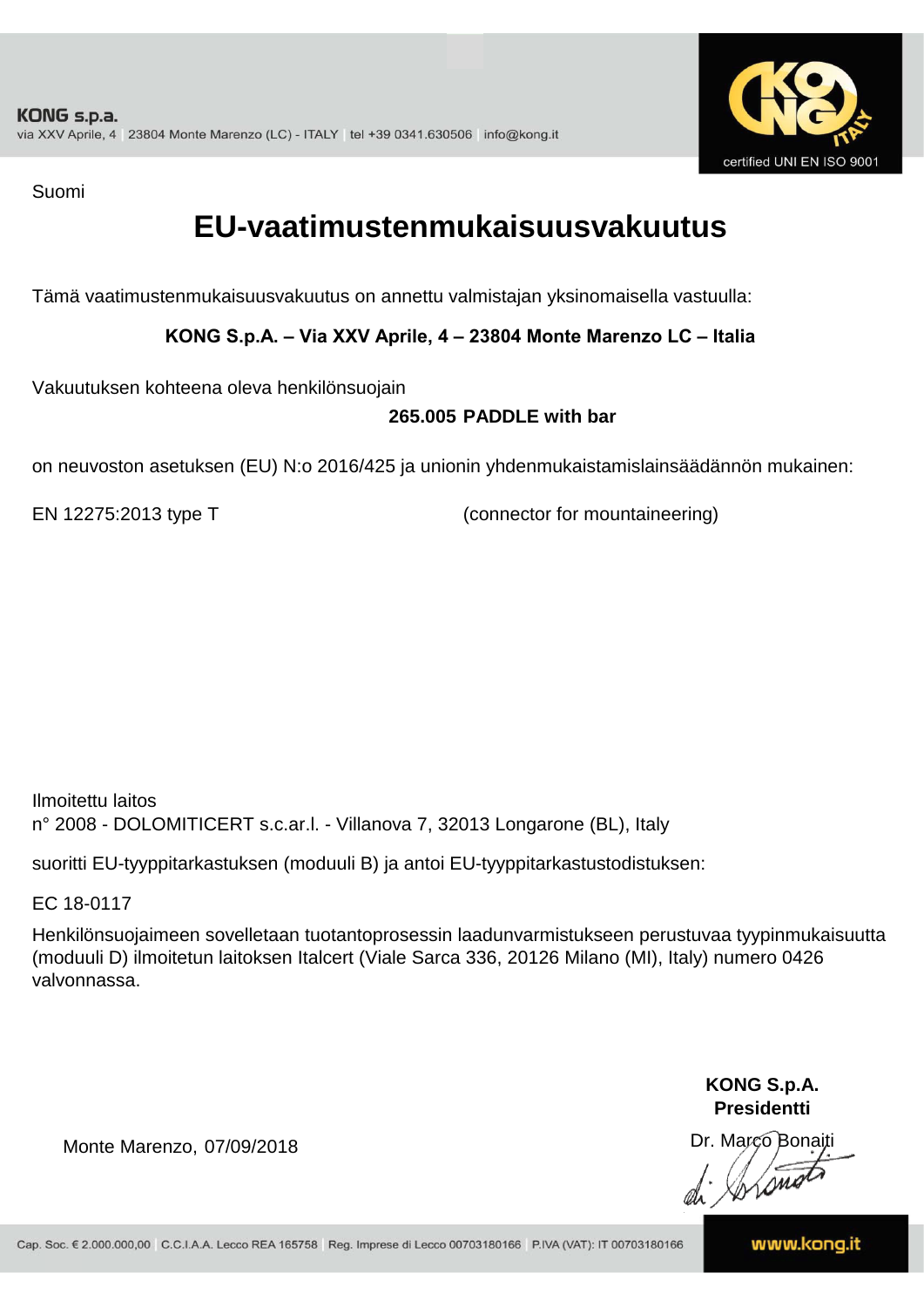

Gàidhlig

# **Dearbhú Comhréireachta de chuid AE**

Eisítear an Dearbhú Comhréireachta seo faoi fhreagracht eisiach an monaróra:

### **KONG S.p.A. – Via XXV Aprile, 4 – 23804 Monte Marenzo LC – Italia**

Comhlíonann an Trealamh Cosanta Pearsanta (TCP)

### **265.005 PADDLE with bar**

faoi réir an dearbhaithe Rialachán (AE) 2016/425 agus caighdeáin chomhchuibhithe an Aontais Eorpaigh:

EN 12275:2013 type T (connector for mountaineering)

An comhlacht dá dtugtar fógra n° 2008 - DOLOMITICERT s.c.ar.l. - Villanova 7, 32013 Longarone (BL), Italy

rinne sé an scrúdú AE don chineál (modúl B), agus d'eisigh sé deimhniú ar chineálscrúdú AE:

EC 18-0117

Tá an TCP faoi réir an nós imeachta um measúnú comhréireacha cineálacha, bunaithe ar dhearbhú cáilíochta an phróisis táirgthe (modúl D), faoi fhaireachas an chomhlachta dá dtugtar fógra, uimh. 0426 Italcert (Viale Sarca 336, 20126 Milano (MI), Italy).

> **KONG S.p.A. An tUachtarán**

Dr. Marco Bonaiti di Stono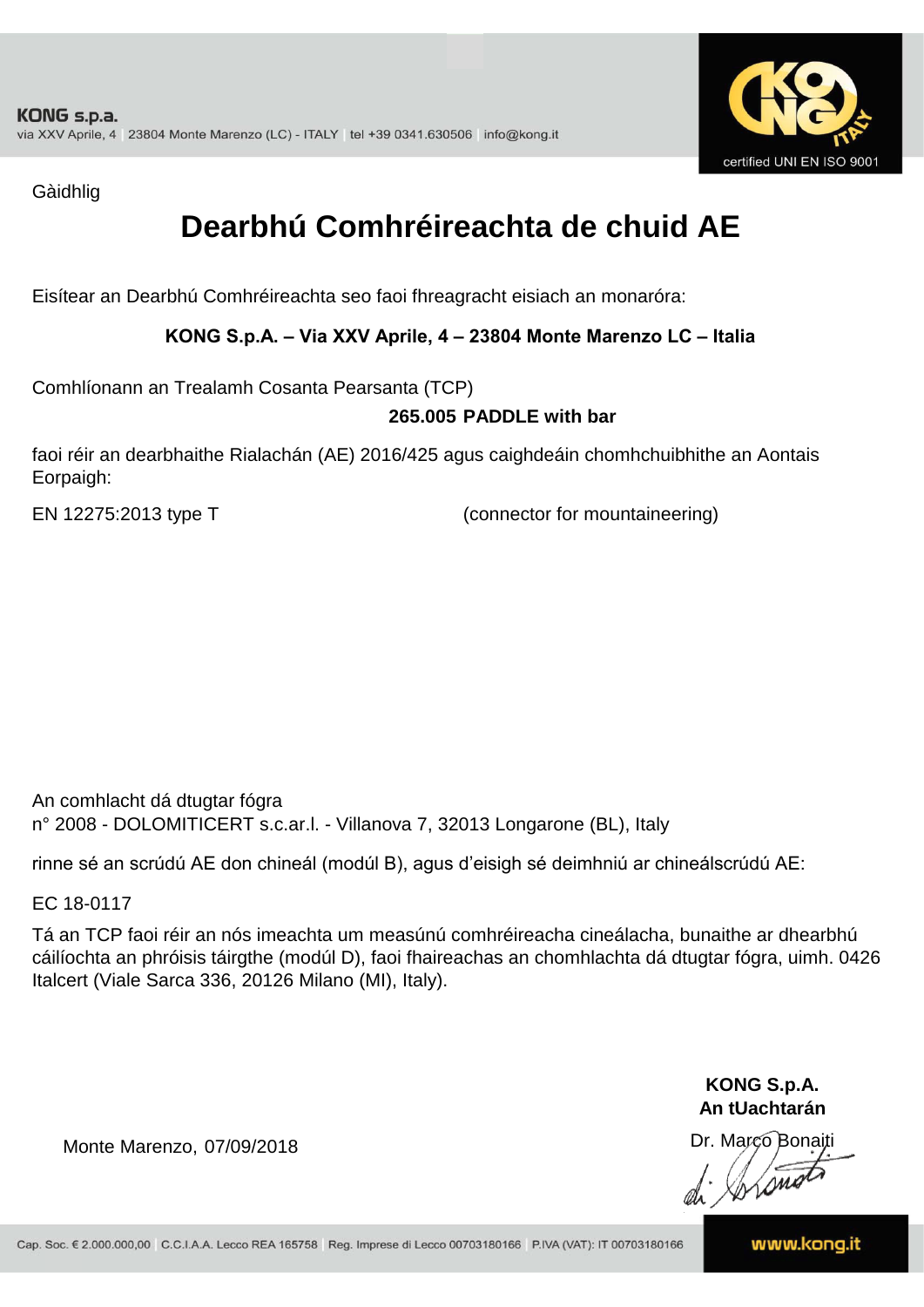

Ελληνικά

# **Δήλωση συμμόρφωσης ΕE**

Η παρούσα δήλωση συμμόρφωσης εκδίδεται με την αποκλειστική ευθύνη του κατασκευαστή:

### **KONG S.p.A. – Via XXV Aprile, 4 – 23804 Monte Marenzo LC – Italia**

Η συσκευή ατομικής προστασίας (ΜΑΠ)

### **265.005 PADDLE with bar**

αντικείμενο της δήλωσης συμμορφώνεται με τον κανονισμό (ΕΕ) 2016/425 και τα πρότυπα εναρμόνισης της Ευρωπαϊκής Ένωσης:

EN 12275:2013 type T (connector for mountaineering)

Ο κοινοποιημένος οργανισμός

n° 2008 - DOLOMITICERT s.c.ar.l. - Villanova 7, 32013 Longarone (BL), Italy

πραγματοποίησε την εξέταση τύπου ΕΕ (έγγραφο Β) και εξέδωσε το πιστοποιητικό εξέτασης ΕΕ του τύπου:

EC 18-0117

Το ΜΑΠ υπόκειται στη διαδικασία αξιολόγησης της συμμόρφωσης τύπου με βάση τη διασφάλιση ποιότητας της παραγωγικής διαδικασίας (έγγραφο D) υπό την εποπτεία του κοινοποιημένου οργανισμού αριθ. 0426 Italcert (Viale Sarca 336, 20126 Milano (MI), Italy).

> **KONG S.p.A. Ο Πρόεδρος**

Dr. Marco Bonaiti di Stonom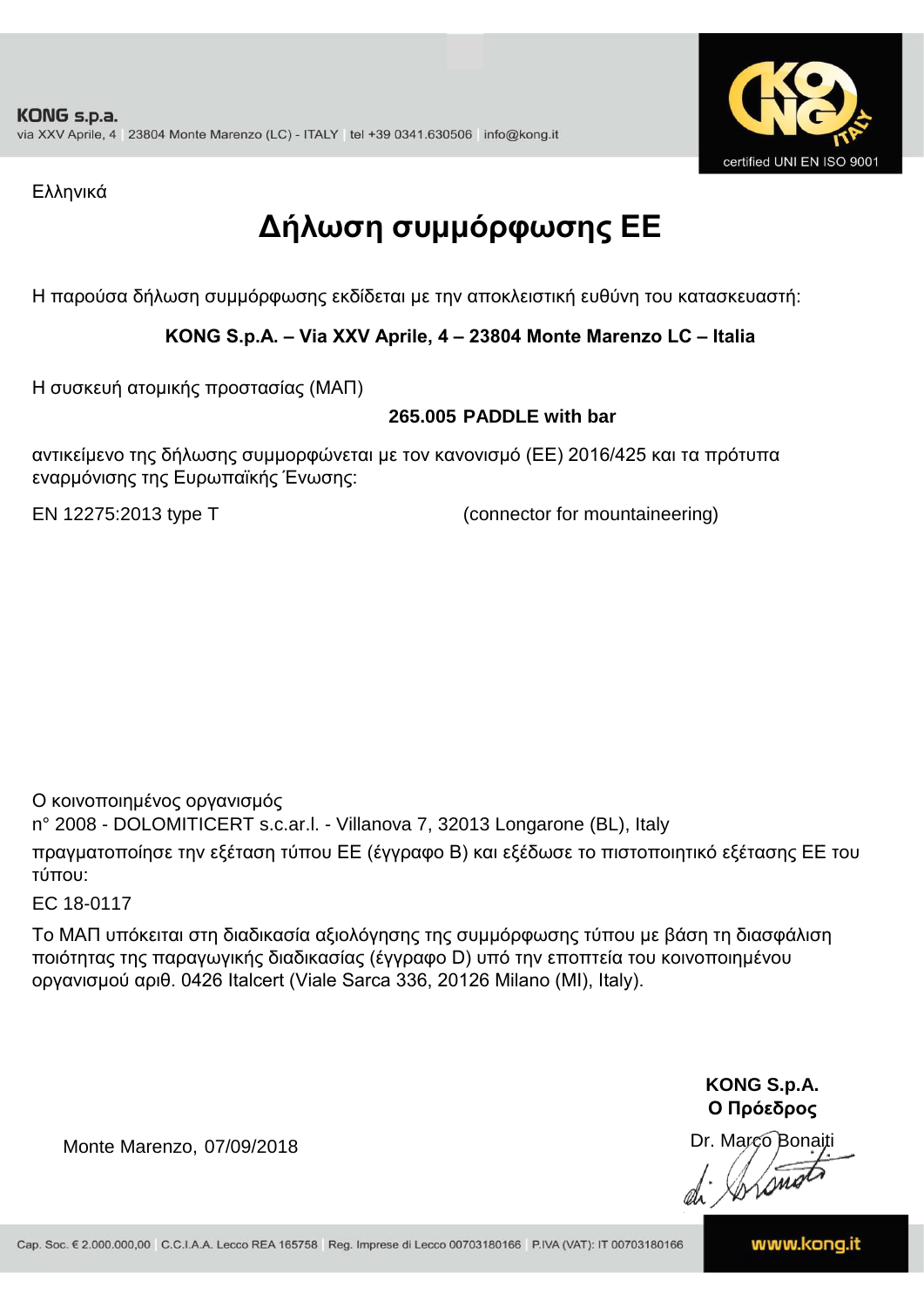

Magyar

# **EU Megfelelőségi nyilatkozat**

Ez a Megfelelőségi nyilatkozat az alábbi gyártó kizárólagos felelőssége alatt került kibocsátásra:

**KONG S.p.A. – Via XXV Aprile, 4 – 23804 Monte Marenzo LC – Italia**

Az egyéni védőfelszerelés

#### **265.005 PADDLE with bar**

mely a nyilatkozat tárgyát képezi, megfelel az (EU) 2016/425 szabályozásának és az Európai Unió harmonizált szabványainak:

EN 12275:2013 type T (connector for mountaineering)

A bejelentett szervezet n° 2008 - DOLOMITICERT s.c.ar.l. - Villanova 7, 32013 Longarone (BL), Italy

elvégezte az EU-típusvizsgálatot ("B" modul), és kiadta az EU-típusvizsgálati tanúsítványt:

EC 18-0117

Az egyéni védőfelszerelés a gyártási folyamat minőség biztosításán alapuló megfelelőségértékelés tárgya (D modul), melynek felügyeletét az Italcert (Viale Sarca 336, 20126 Milano (MI), Italy). 0426 sz. hitelesítést végző szervezet végzi.

> **KONG S.p.A. Elnök**

Dr. Marco Bonaiti di Aromor

Monte Marenzo, 07/09/2018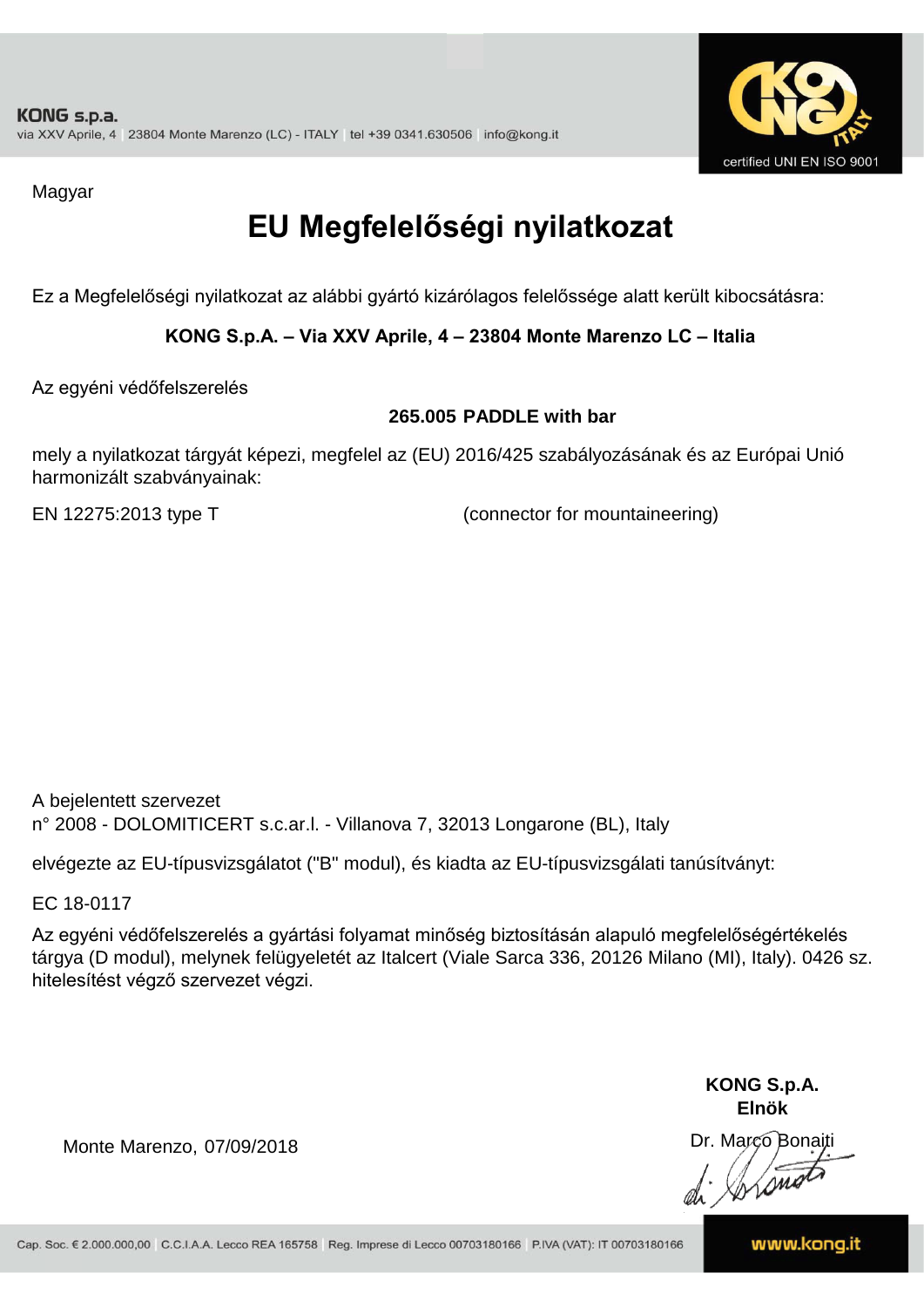

Latviešu

## **ES atbilstības deklarācija**

Šī atbilstības deklarācija ir izdota vienīgi uz ražotāja atbildību:

### **KONG S.p.A. – Via XXV Aprile, 4 – 23804 Monte Marenzo LC – Italia**

Individuālais aizsardzības līdzeklis (IAL)

### **265.005 PADDLE with bar**

deklarācijas priekšmets atbilst Regulai (ES) 2016/425 un Eiropas Savienības saskaņošanas tiesību aktiem:

EN 12275:2013 type T (connector for mountaineering)

Paziņotā struktūra n° 2008 - DOLOMITICERT s.c.ar.l. - Villanova 7, 32013 Longarone (BL), Italy

veica ES tipa pārbaudi (B modulis) un izdeva ES tipa pārbaudes sertifikātu:

EC 18-0117

Uz IAL attiecas atbilstības novērtēšanas procedūra "Atbilstība tipam, pamatojoties uz kvalitātes nodrošināšanu ražošanas procesā" (D modulis) paziņotās struktūras Italcert (Viale Sarca 336, 20126 Milano (MI), Italy), Nr. 0426 uzraudzībā.

> **KONG S.p.A. Priekšsēdētājs**

Dr. Marco Bonaiti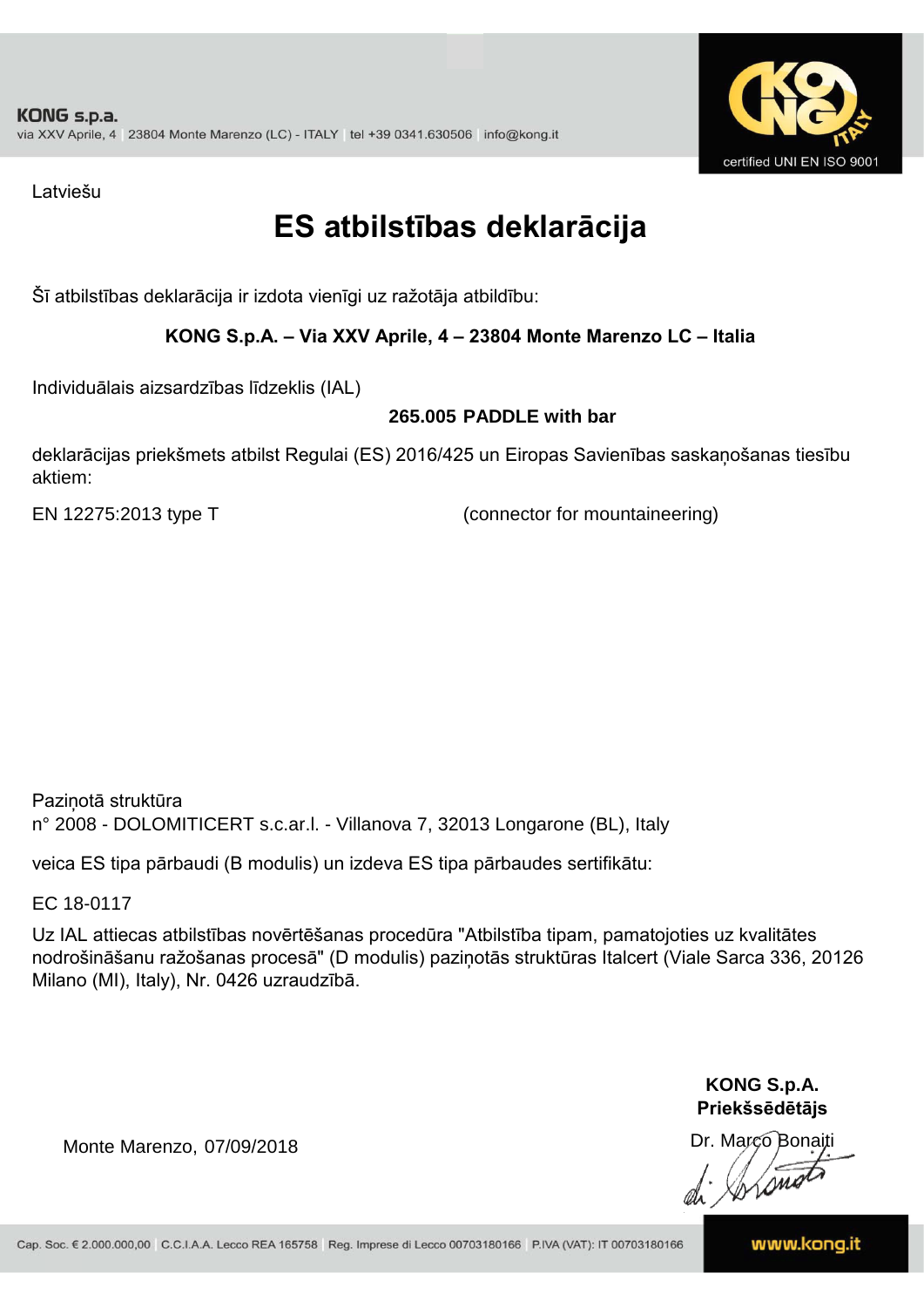

Lietuvių

### **ES atitikties deklaracija**

Ši atitikties deklaracija išduota tik gamintojo išimtine atsakomybe:

**KONG S.p.A. – Via XXV Aprile, 4 – 23804 Monte Marenzo LC – Italia**

Asmeninės Apsaugos Priemonė (IAL)

### **265.005 PADDLE with bar**

deklaracijos objektas atitinka (ES) Reglamentą 2016/425 ir Europos Sąjungos derinimo teisės aktus:

EN 12275:2013 type T (connector for mountaineering)

Notifikuotoji įstaiga n° 2008 - DOLOMITICERT s.c.ar.l. - Villanova 7, 32013 Longarone (BL), Italy

atliko ES tyrimą tipo (B modulis) ir išdavė ES tyrimo sertifikatą tipo:

EC 18-0117

AAP taikoma atitikties vertinimo pagal tipą procedūra, pagrįsta gamybos proceso kokybės užtikrinimu (D modulis), prižiūrint notifikuotajai įstaigai nr. 0426 Italcert (Viale Sarca 336, 20126 Milano (MI), Italy).

> **KONG S.p.A. Prezidentas**

Dr. Marco Bonaiti di Arono

Monte Marenzo, 07/09/2018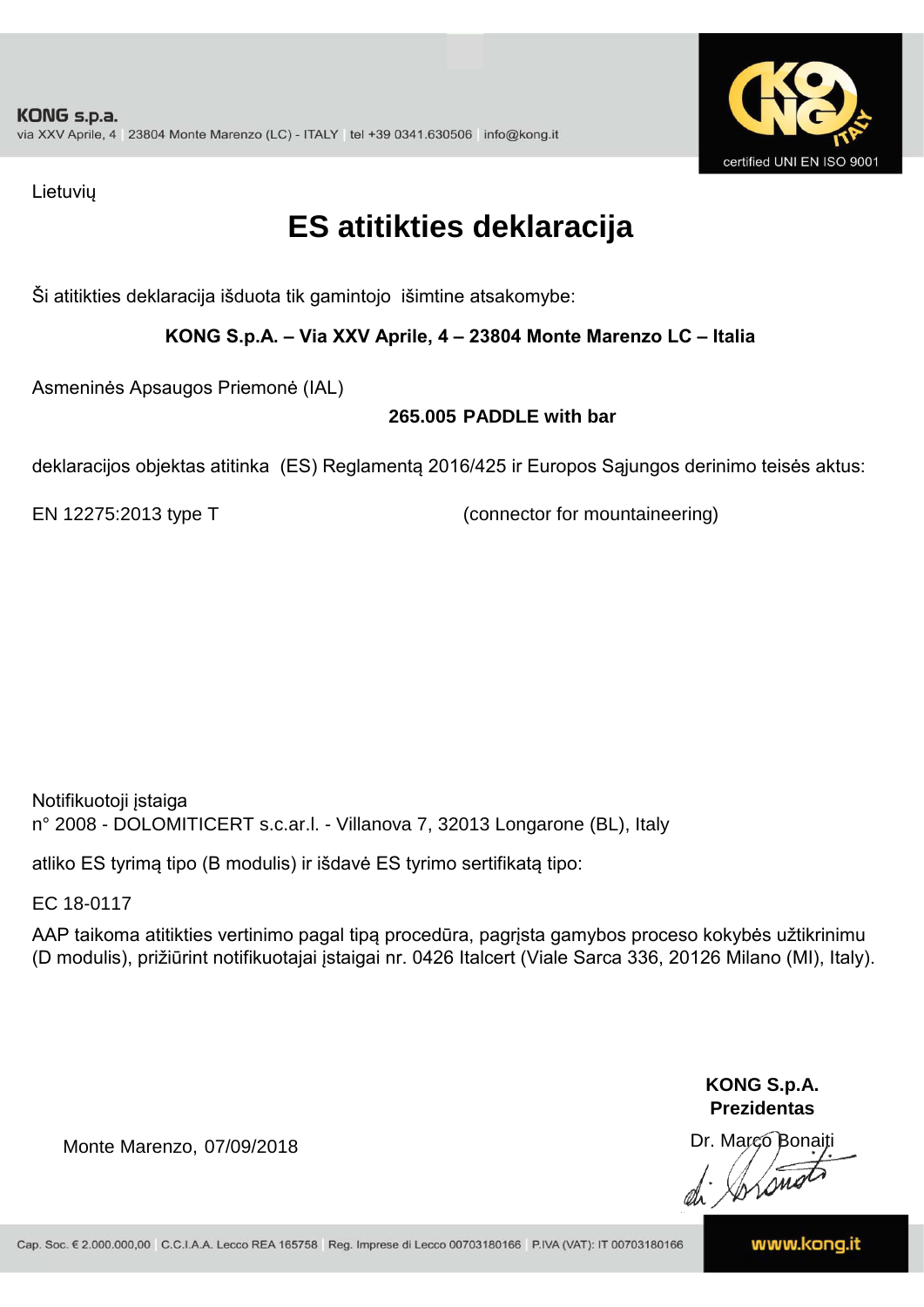

Malti

# **Dikjarazzjoni ta' Konformità tal-UE**

Id-Dikjarazzjoni ta' Konformità tinħareġ taħt ir-responsabbiltà unika tal-manifattur:

### **KONG S.p.A. – Via XXV Aprile, 4 – 23804 Monte Marenzo LC – Italia**

It-Tagħmir ta' Protezzjoni Personali (TPP-PPE)

#### **265.005 PADDLE with bar**

l-għan tad-dikjarazzjoni huwa f'konformità ma' Regolament (UE) 2016/425 u tal-istandards t'armonizzazzjoni tal-Unjoni Ewropea:

EN 12275:2013 type T (connector for mountaineering)

Il-korp notifikat n° 2008 - DOLOMITICERT s.c.ar.l. - Villanova 7, 32013 Longarone (BL), Italy

wettaq l-eżami tal-UE tat-tip (modulu B) u ħareġ iċ-ċertifikat tal-eżami tal-UE tat-tip:

EC 18-0117

It-TPI huwa suġġett għall-proċedura ta' valutazzjoni għat-tip abbażi tal-garanzija ta' kwalità tal-proċess ta' produzzjoni (modulu D) taħt is-sorveljanza tal-korp notifikat nru. 0426 Italcert (Viale Sarca 336, 20126 Milano (MI), Italy).

> **KONG S.p.A. Iċ-Ċermin**

Dr. Marco Bonaiti di Jordinat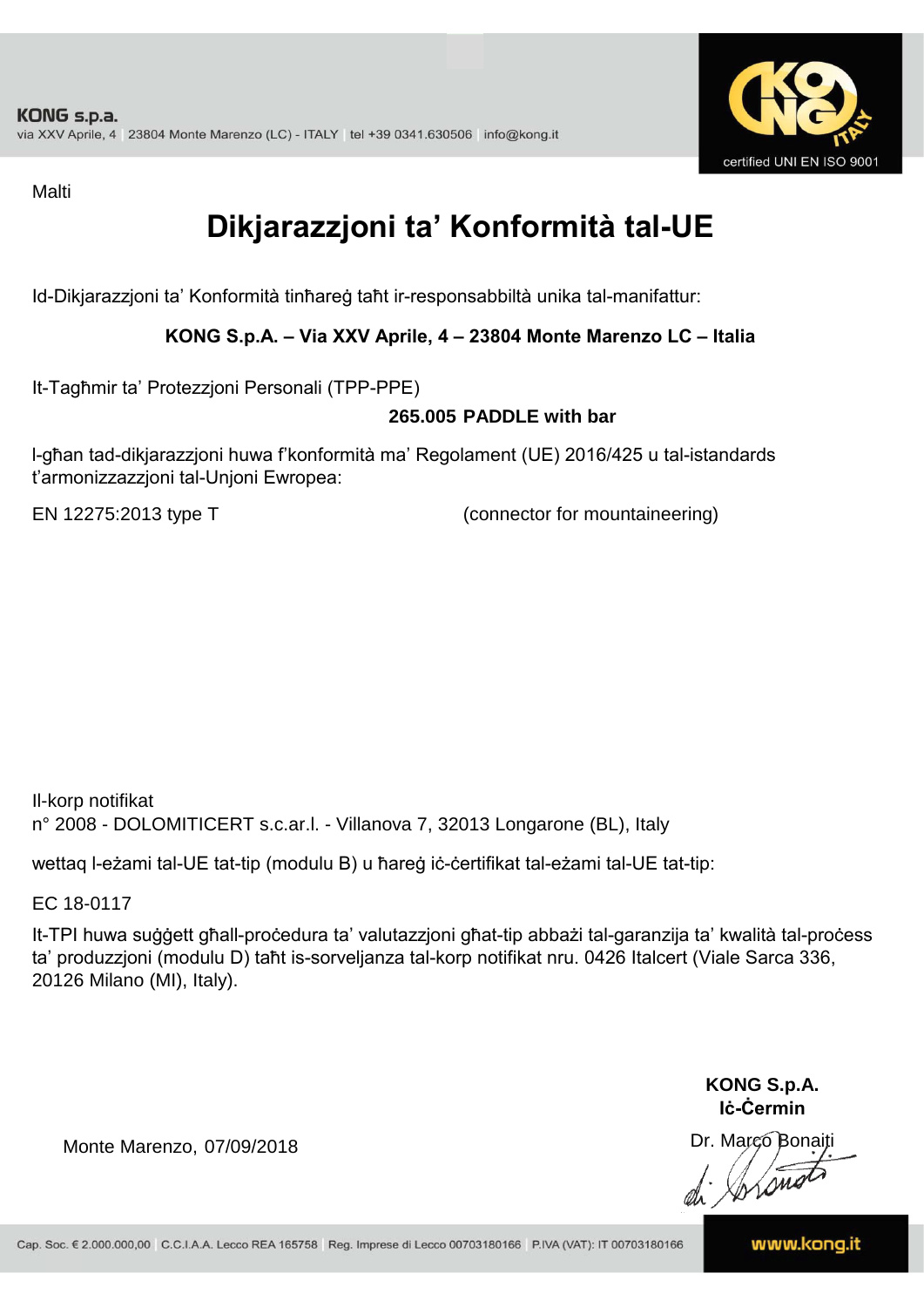

Polskie

# **Deklaracji zgodności WE**

Niniejsza Deklaracja Zgodności została wydana na wyłączną odpowiedzialność producenta:

**KONG S.p.A. – Via XXV Aprile, 4 – 23804 Monte Marenzo LC – Italia**

Środek Ochrony Indywidualnej (ŚOI)

### **265.005 PADDLE with bar**

przedmiot deklaracji jest zgodny z Rozporządzeniem (WE) 2016/425 i z normami zharmonizowanymi Unii Europejskiej:

EN 12275:2013 type T (connector for mountaineering)

Notyfikowany organ n° 2008 - DOLOMITICERT s.c.ar.l. - Villanova 7, 32013 Longarone (BL), Italy

wykonał badanie typu WE (moduł B) i wydał świadectwo badania typu WE:

EC 18-0117

ŚOI jest przedmiotem procedury oceny zgodności z typem, opierającej się na zapewnieniu jakości procesu produkcyjnego (moduł D) pod nadzorem notyfikowanego organu nr 0426 Italcert (Viale Sarca 336, 20126 Milano (MI), Italy).

> **KONG S.p.A. Prezes**

Dr. Marco Bonaiti di Arono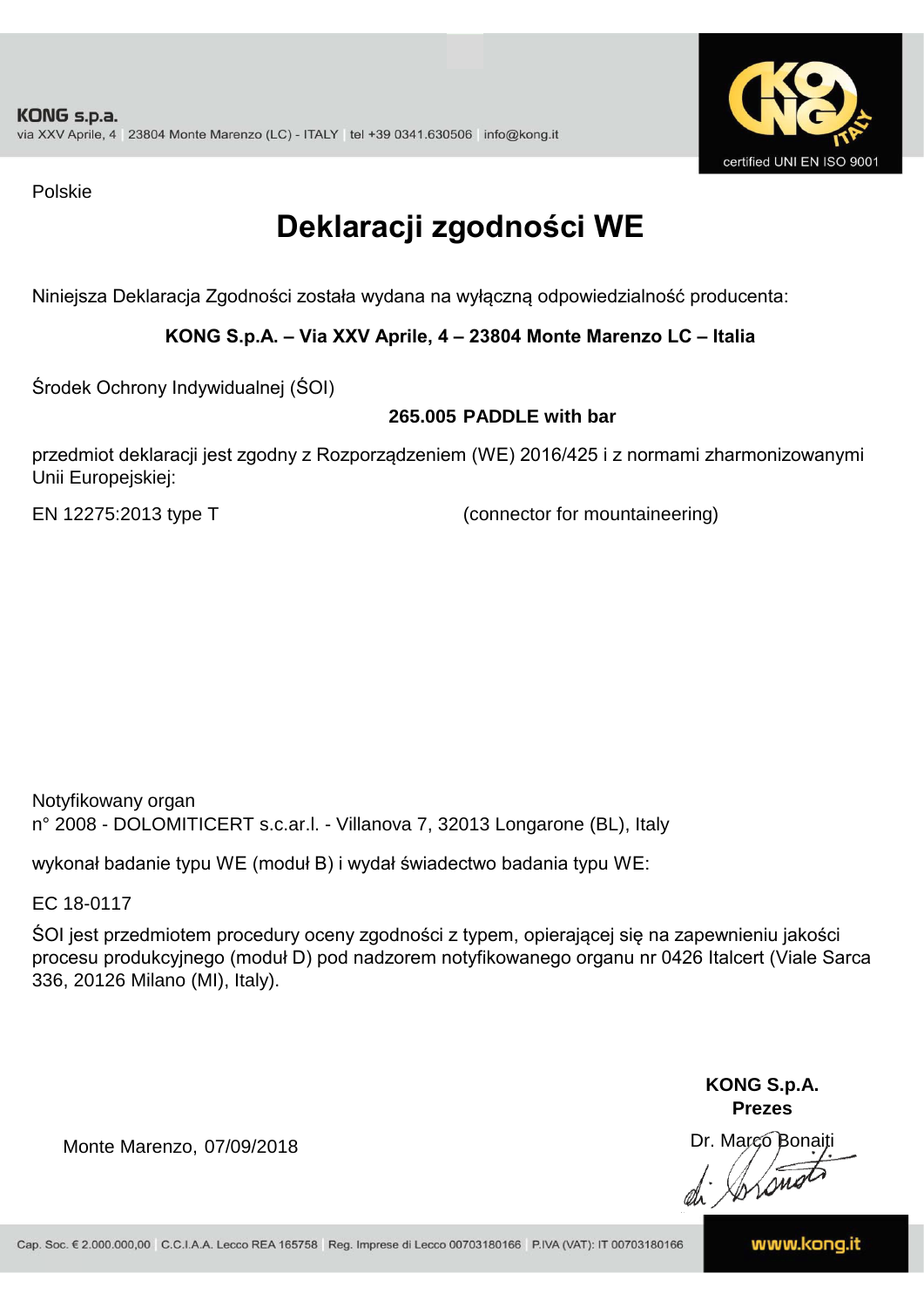

Português

## **Declaração de conformidade UE**

A presente Declaração de Conformidade é emitida sob a exclusiva responsabilidade do fabricante:

### **KONG S.p.A. – Via XXV Aprile, 4 – 23804 Monte Marenzo LC – Italia**

O Equipamento de Proteção Individual (EPI)

#### **265.005 PADDLE with bar**

objeto da declaração está em conformidade com o Regulamento (UE) 2016/425 e com as normas de harmonização da União Europeia:

EN 12275:2013 type T (connector for mountaineering)

O organismo notificado n° 2008 - DOLOMITICERT s.c.ar.l. - Villanova 7, 32013 Longarone (BL), Italy

efetuou o exame UE de tipo (Módulo B) e emitiu o certificado de exame UE de tipo:

EC 18-0117

O EPI está sujeito ao procedimento de avaliação de conformidade com o tipo baseado na garantia da qualidade do processo de produção (módulo D) sob vigilância do organismo notificado n. 0426 Italcert (Viale Sarca 336, 20126 Milano (MI), Italy).

> **KONG S.p.A. O Presidente**

Dr. Marco Bonaiti di Aromor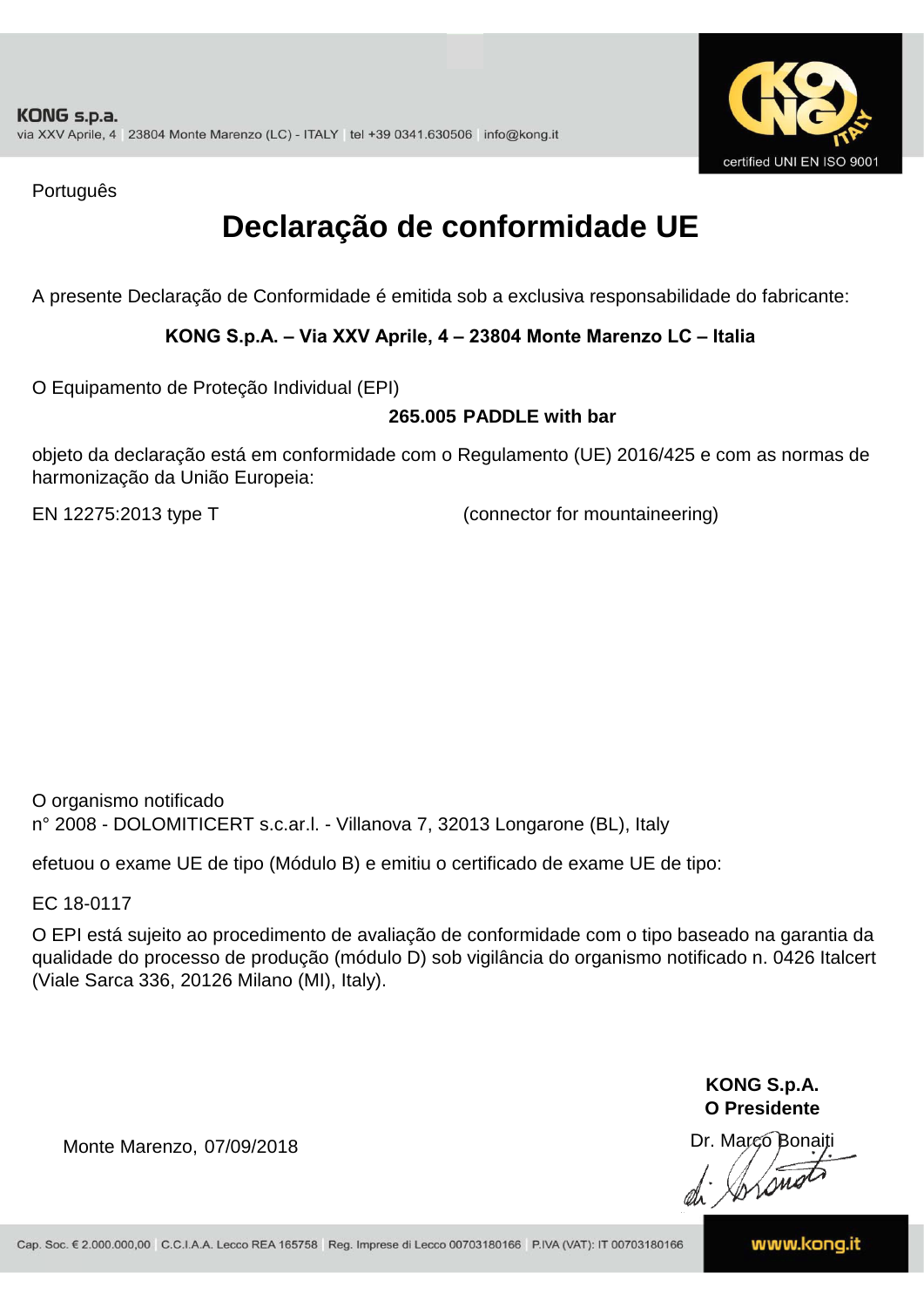

Română

# **Declarație de conformitate UE**

Prezenta declarație de conformitate este eliberată pe răspunderea exclusivă a producătorului:

**KONG S.p.A. – Via XXV Aprile, 4 – 23804 Monte Marenzo LC – Italia**

Echipamentul individual de protecție (EIP)

#### **265.005 PADDLE with bar**

obiectul declarației, este conform cu Regulamentul (UE) 2016/425 și legislația armonizată a Uniunii Europene:

EN 12275:2013 type T (connector for mountaineering)

Organismul notificat n° 2008 - DOLOMITICERT s.c.ar.l. - Villanova 7, 32013 Longarone (BL), Italy

a efectuat examinarea UE de tip (modulul B) și a eliberat certificatul de examinare UE de tip:

EC 18-0117

EIP face obiectul procedurii de evaluare a conformității de tip bazată pe asigurarea calității procesului de producție (modulul D) sub supravegherea organismului notificat nr. 0426 Italcert (Viale Sarca 336, 20126 Milano (MI), Italy).

> **KONG S.p.A. Președinte**

Dr. Marco Bonaiti di Stono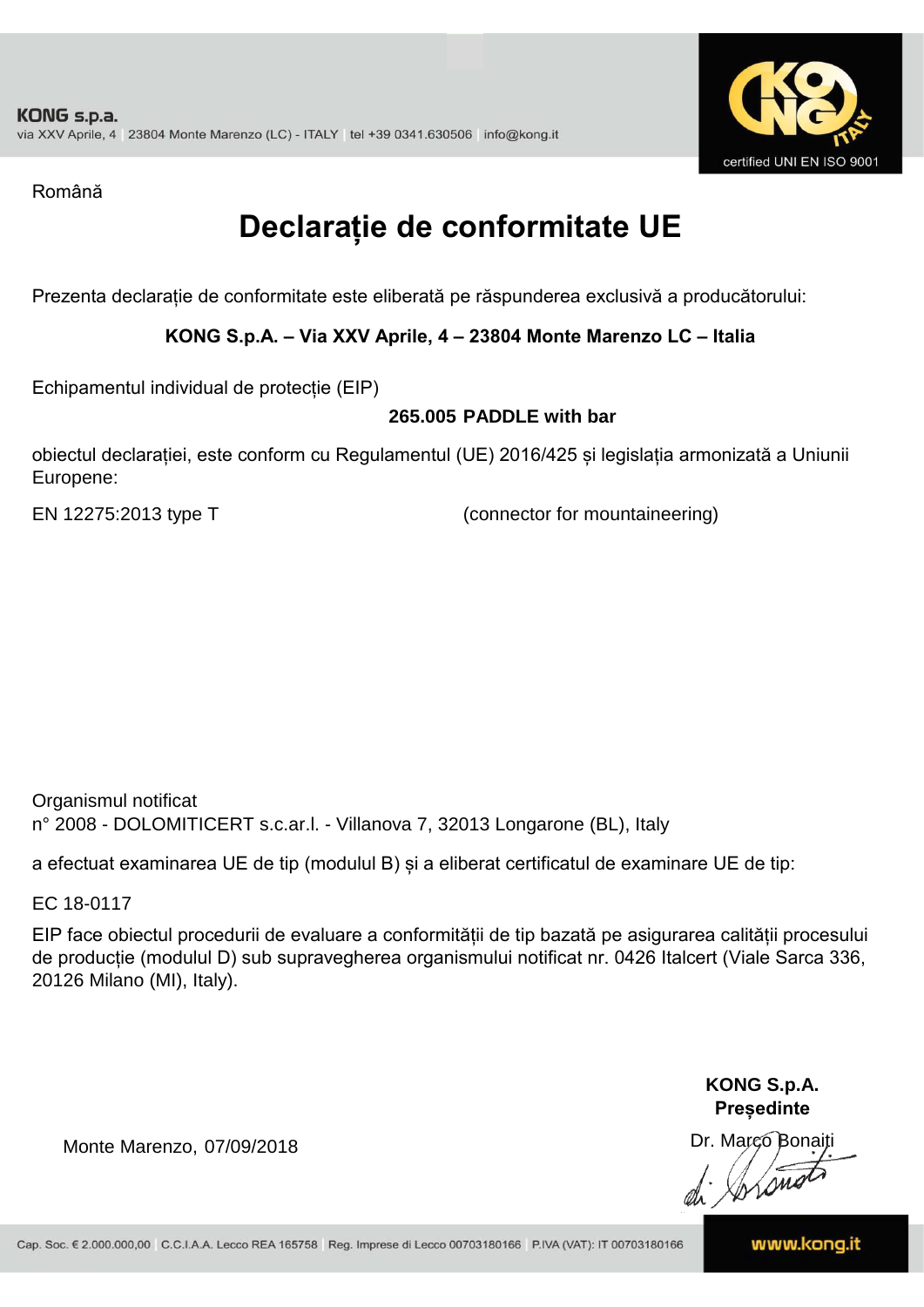

Slovenský

# **EÚ vyhlásenie o zhode**

Toto vyhlásenie o zhode sa vystavuje na výhradnú zodpovednosť výrobcu:

### **KONG S.p.A. – Via XXV Aprile, 4 – 23804 Monte Marenzo LC – Italia**

Osobný ochranný pracovný prostriedok (OOPP)

#### **265.005 PADDLE with bar**

ktorý je predmetom vyhlásenia, je v súlade s Nariadením Európskeho parlamentu a Rady (EÚ) 2016/425 a harmonizovanými normami Európskej únie:

EN 12275:2013 type T (connector for mountaineering)

Notifikovaný subjekt n° 2008 - DOLOMITICERT s.c.ar.l. - Villanova 7, 32013 Longarone (BL), Italy

vykonal typové skúšky EÚ (formulár B) a vystavil osvedčenie o typovej skúške EÚ:

EC 18-0117

OOPP je predmetom postupu posudzovania typovej zhody, založenej na záruke kvality výrobného postupu (formulár D) pod dohľadom notifikovaného subjektu č. 0426 Italcert (Viale Sarca 336, 20126 Milano (MI), Italy).

> **KONG S.p.A. Prezident**

Dr. Marco Bonaiti di Arsnot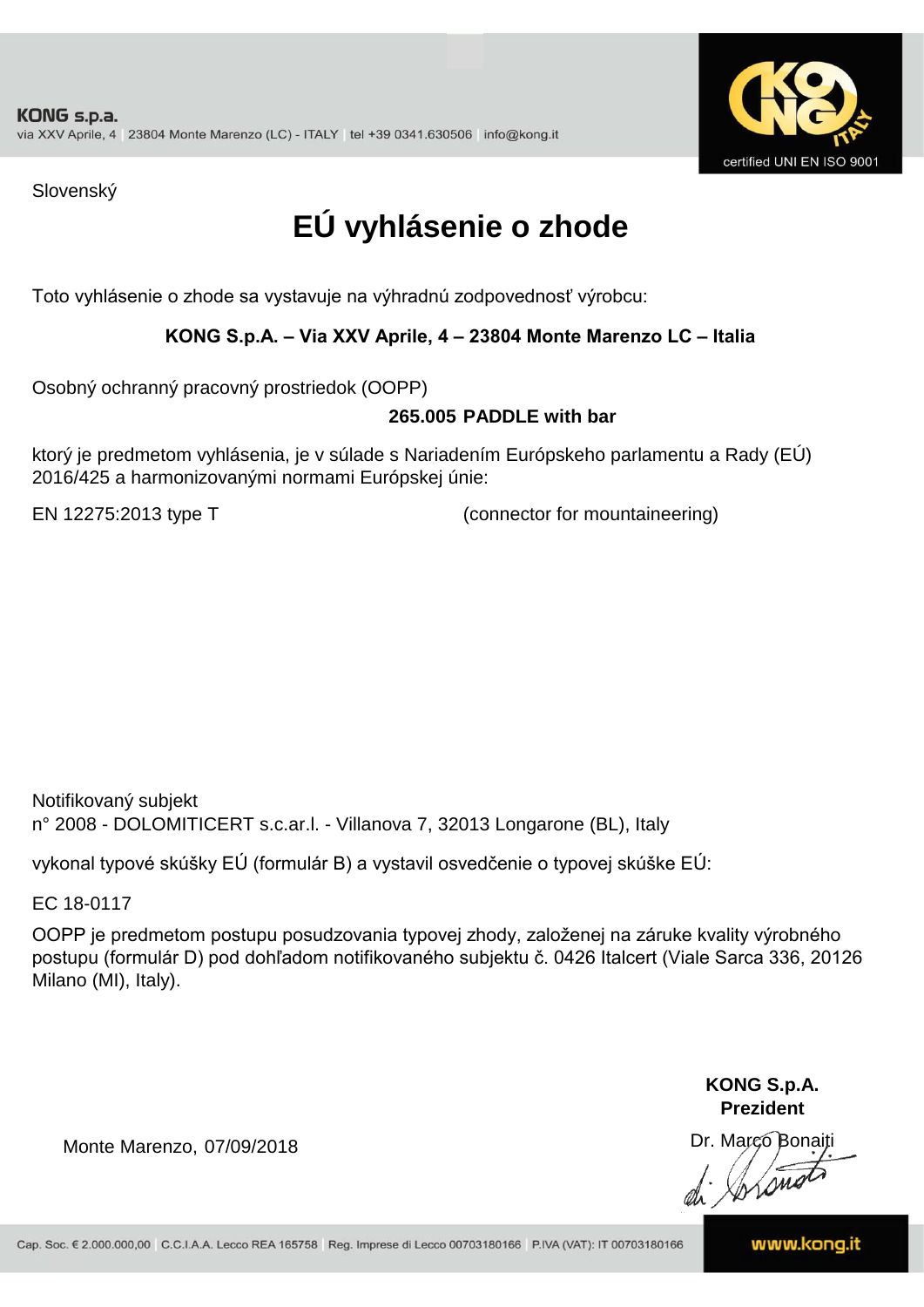

Slovenščina

## **EU - Izjava o skladnosti**

Za izdano Izjavo o skladnosti je odgovoren izključno proizvajalec:

### **KONG S.p.A. – Via XXV Aprile, 4 – 23804 Monte Marenzo LC – Italia**

Osebna zaščitna oprema (OZO)

### **265.005 PADDLE with bar**

ki je predmet izjave, je skladna z Uredbo (EU) 2016/425 in s harmoniziranimi standardi Evropske unije:

EN 12275:2013 type T (connector for mountaineering)

Priglašeni organ n° 2008 - DOLOMITICERT s.c.ar.l. - Villanova 7, 32013 Longarone (BL), Italy

je opravil preizkus tipa EU (obrazec B) in je izdal naslednji certifikat testiranja:

EC 18-0117

OZO je predmet postopka ocene skladnosti na podlagi garancije kakovosti proizvodnega postopka (obrazec D) pod nadzorom priglašenega organa št. 0426 Italcert (Viale Sarca 336, 20126 Milano (MI), Italy).

> **KONG S.p.A. Direktor**

Dr. Marco Bonaiti di Arono

Monte Marenzo, 07/09/2018